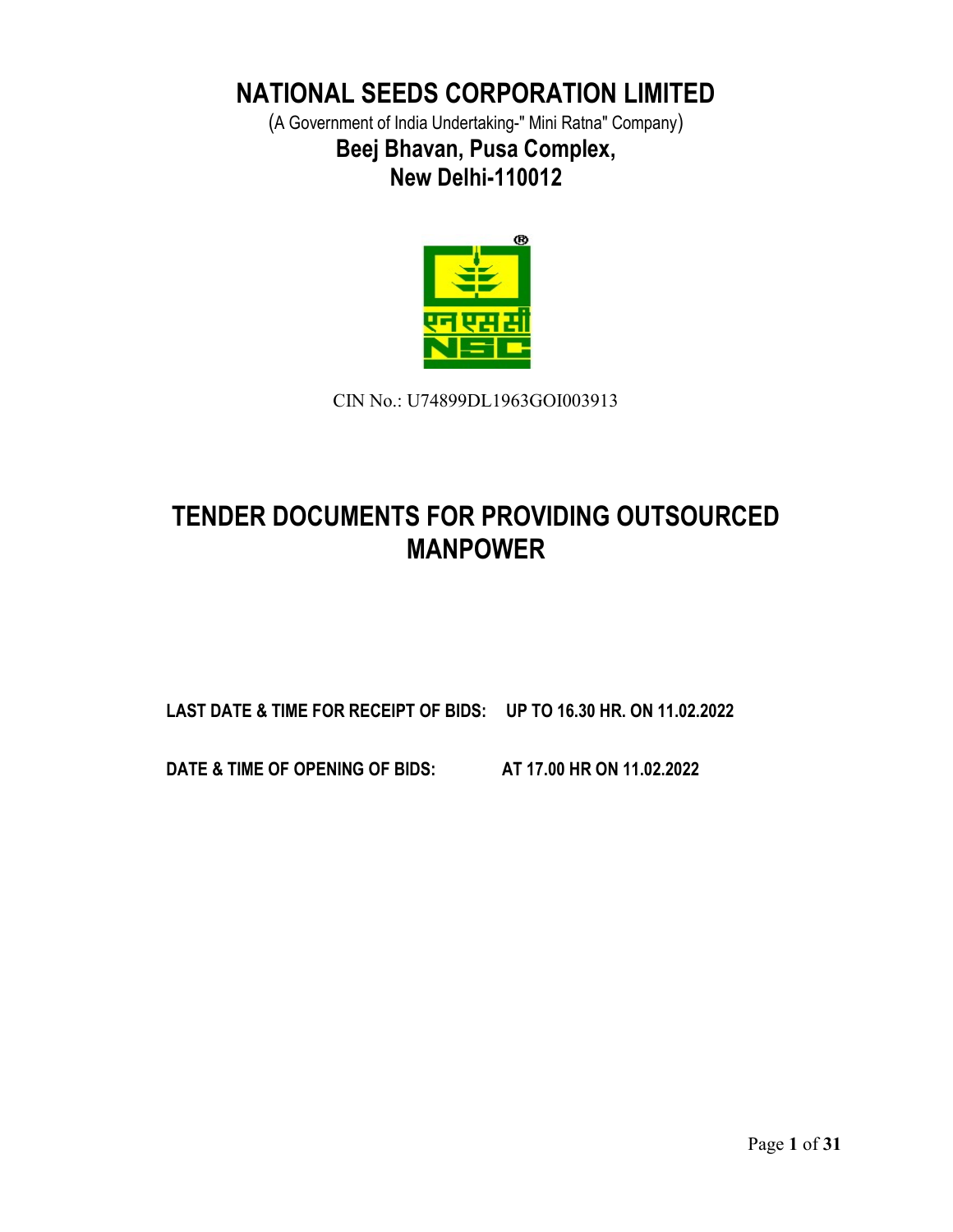# NATIONAL SEEDS CORPORATION LIMITED

(A Government of India Undertaking-" Mini Ratna" Company)

#### No. 66(1)/2017/HR/NSC-TD 21st-January, 2022

# NOTICE INVITING TENDER FOR PROVIDING SKILLED, SEMI-SKILLED AND UN-SKILLED MANPOWER ON CONTRACT BASIS AT NSC HEAD OFFICE NEW DELHI

National Seeds Corporation Ltd. (NSCL), a fast growing "Mini Ratna" Central PSU under Ministry of Agriculture & Farmers Welfare, Govt. of India engaged in the business of Production and Distribution of certified seeds invites E-tenders from reputed and experienced Manpower Providing Agency/Service provider to provide manpower at NSC Head Office New Delhi of skilled, semi skilled and unskilled person on contract basis for various works. Detailed eligibility & other criteria may be viewed from the tender document. NSC reserves the right to modify, expand, restrict, scrap, refloat or cancel the Tender at any stage without assigning any reasons. Responses received after the stipulated time period or not in accordance with the specified format will be summarily rejected.

The cost of tender document (non-refundable) of Rs. 1000/- + 18% GST = Rs. 1180/- and consolidated amount of EMD can be paid through Banker's cheque/ Demand Draft. Online payment can be done through our portal https://indiaseeds.eproc.in.

The tender document containing Tender Forms, Specification, terms and conditions, destinations etc. can be seen and downloaded from our portal https://indiaseeds.eproc.in. Tender document can also be downloaded from NSC's website: https//www.indiaseeds.com or Central Procurement Portal www.eprocure.gov.in also. The Banker's cheque/ Demand Draft against the cost of tender and EMD should be in favour of National Seeds Corporation Limited issued from any scheduled commercial Bank payable at Delhi/New Delhi. A bid without payment of Tender cost is liable for rejection. However, MSMEs registered with NSIC are exempted from payment of cost of tender document subject to furnishing valid documentary proof in support of claim along with their request letter.

Bidder has to submit the tender online following the instructions appearing on the screen/NIT on the portal **https://indiaseeds.eproc.in.**.

NSC reserves the right to accept or reject any or all the tenders, alter or cancel the quantity without assigning any reason thereof. Any further corrigendum(s) to this tender shall be published only on our website/e-portal. Hence, all concerned are requested to follow up the website/e-portal.

| Last date and time for receipt of Bids |
|----------------------------------------|
| Date & Time of Opening of Bids         |

- $\therefore$  Upto 16.30 hrs on 11.02.2022
- $\therefore$  At 17:00 hrs on 11.02.2022

# Dy. GENERAL MANAGER (HR)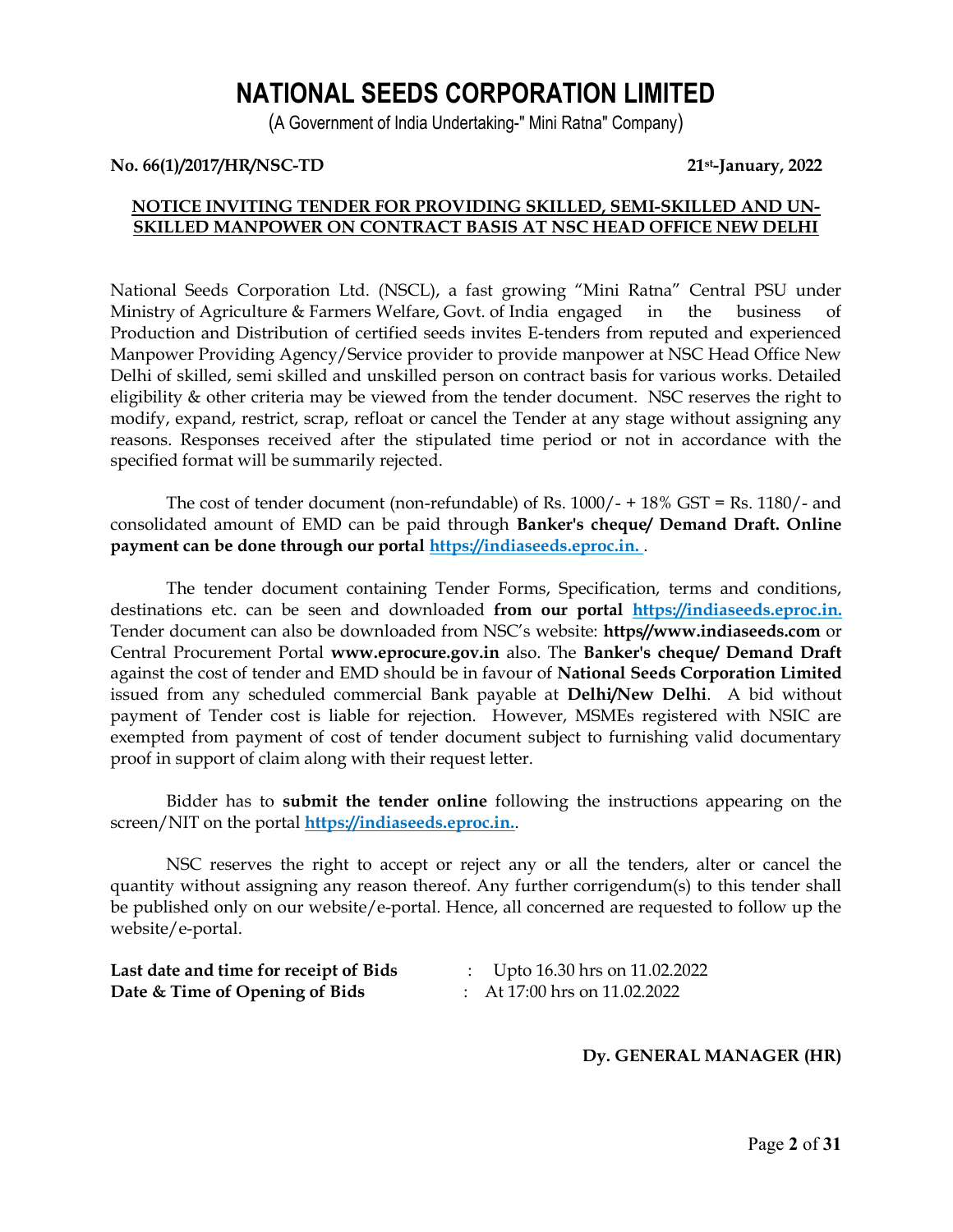# GENERAL CONDITIONS OF CONTRACT (GCC)

## 1. GENERAL INFORMATION:

National Seeds Corporation Ltd. (NSC), a fast growing Central PSU under Ministry of Agriculture & Farmers Welfare, Govt. of India engaged in the business of Production and Distribution of certified seeds activities invites "Tender (two proposals- Technical proposal & Financial proposal)" from the reputed and experienced Manpower providing agency/Services to provide manpower of Skilled, Semi-skilled & Un-skilled person on contract basis for various work at NSC Head Office. The Manpower Providing Agency/services should be preferably Delhi or Delhi NCR based. If, the Agency is operating from outside Delhi or NCR then their Branch Office must be in Delhi or NCR, proof of which has to be submitted by the agency at the time of submitting the Tender. The Bid of the Agency operating outside Delhi or Delhi NCR and not having their Branch Offices in Delhi or NCR, will summarily be rejected.

#### 2. TERMINOLOGY:

Unless the context otherwise requires, the following terms whenever used in this document have the following meanings:

**Contract:** Means the Contract signed by the parties, to which these GCC are attached together with all the documents listed/required in such signed Contract.

Government: Means Government of India or State Governments of India, as the case may be.

Ministry: Means Ministry of Agriculture and Farmers Welfare, Govt. of India (MoA&FW)

Competent Authority: Means Competent Authority of National Seeds Corporation Ltd (NSC)

Corporation / NSC: Means National Seeds Corporation Ltd.

Agency/Agencies: Means Manpower providing Agencies/Service providers

Applicable Law: This contract including all matters connected with this contract shall be governed and construed in accordance with the Indian Laws both substantive and procedural and shall be subject to the exclusive jurisdiction of Courts at New Delhi.

Party: Means the Corporation OR the Agency/Service provider, as the case may be, and Parties means both the Corporation and Agency/Service provider.

# 3. INSTRUCTIONS TO TENDERER

# 3.1. DEFINITIONS:

(i) C1 India Private Limited: Service provider to provide the e-Tendering Software.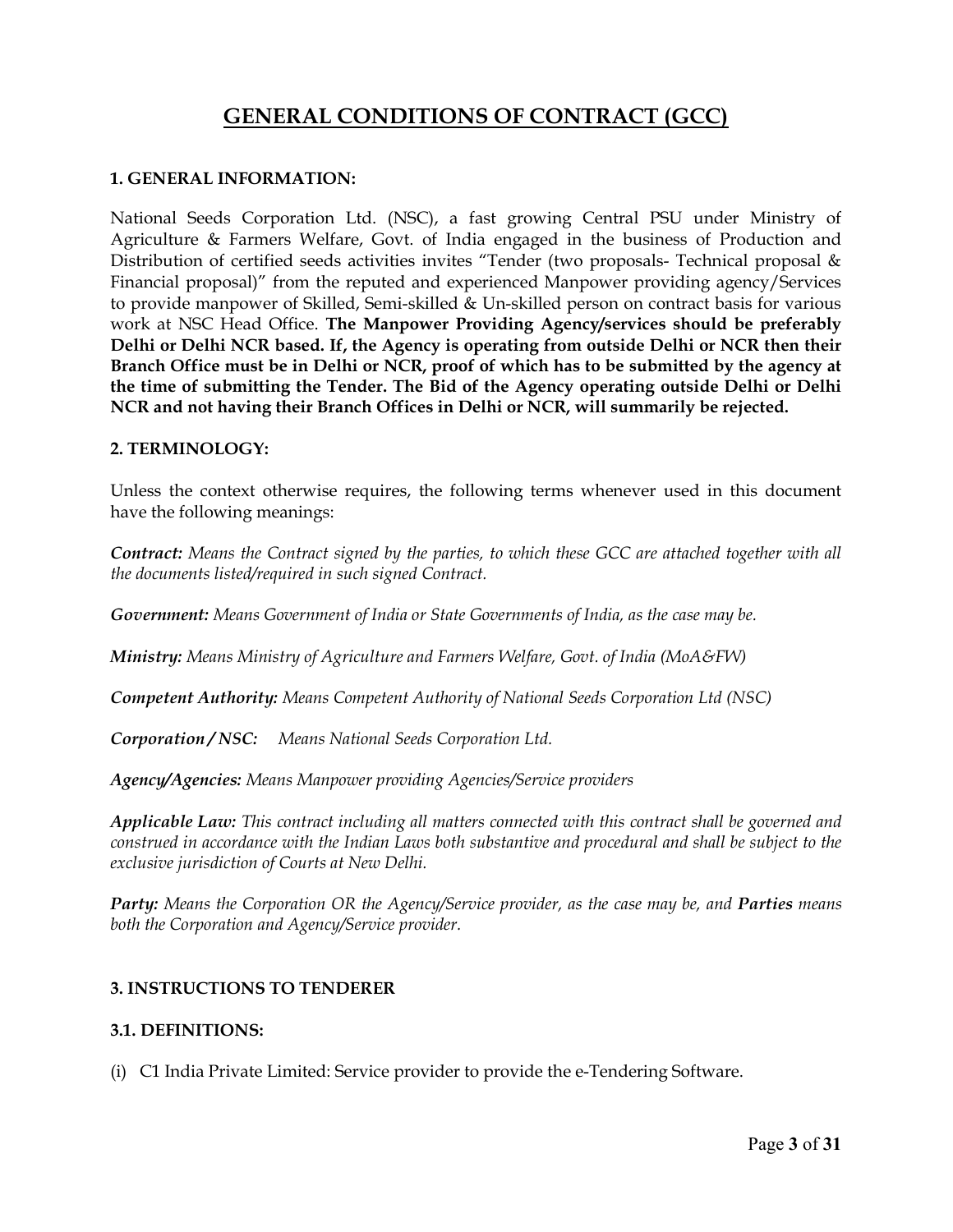(ii) NSC e-Procurement Portal: An e-tendering portal of National Seeds Corporation Limited ("NSC") introduced for the process of e-tendering which can be accessed on https://indiaseeds.eproc.in.

# 3.2. ACCESSING/PURCHASING OF BID DOCUMENTS:

- a) It is mandatory for all the bidders to have Class-III Digital Signature Certificate (With Both DSC Components, i.e. Signing & Encryption) from any of the licensed Certifying Agency (Bidders can see the list of licensed  $CA's$  from the link  $www.cca.gov.in)$  to participate in etendering of NSC.
- b) C1 India Pvt. Ltd. Facilitates procurement of Class III DSC's. DSC Procurement request may be sent to *jatin.kalra@c1india.com* for more details during NSC working days.
- c) To participate in the e-bid, it is mandatory for the Applicants to get themselves registered with the NSC e-Tendering Portal (https://indiaseeds.eproc.in) to have a user ID & Password which has to be obtained by submitting a non-refundable annual registration charges of Rs. 3416/- inclusive of all taxes in favour of M/s C1 India Private Limited through Demand Draft payable at Gurgaon or through Online mode. Validity of Registration is 1 year.
- d) After making the payment through offline mode (i.e. DD), Vendors have to send an email intimation to Helpdesk for their profile activation. The account will be activated on receipt DD. In case of online mode (i.e. Net banking, Debit card, Credit Card), Vendors have to send an email intimation to Helpdesk for their profile activation. The account will be activated within 24 working hours.
- e) All profile activations will be done only during NSC working days. No profile activation will take place during NSC Holidays & gazetted holidays.
- f) The amendments/ clarifications to the tender, if any, will be posted on the NSC e-Tendering Portal (https://indiaseeds.eproc.in).
- g) To participate in bidding, bidders have to pay EMD (refundable) as per the amount mentioned in the tender document through offline/online mode in the form of demand draft in favour of National Seeds Corporation Limited or online through NEFT/RTGS after generating E-challan from https://indiaseeds.eproc.in.
- h) To participate in bidding, bidders have to pay Tender Processing Fee of Rs. 570/ inclusive of all taxes (Non-refundable) through offline/online mode in the form of demand draft in favour of M/s C1 India Private Limited payable at Gurgaon with any scheduled bank or by Online mode (internet banking/debit card/credit card).
- i) Both 'EMD' and 'Tender Document Fee' are mentioned in individual tender document as published at NSC e-Tendering Portal (https://indiaseeds.eproc.in). The bidders who are MSE / MSME and registered with NSIC for the said work are exempted from paying EMD and tender document cost, for which they have to submit the documentary proof.
- j) For helpdesk please contact E-Tendering Cell and Help Desk Support.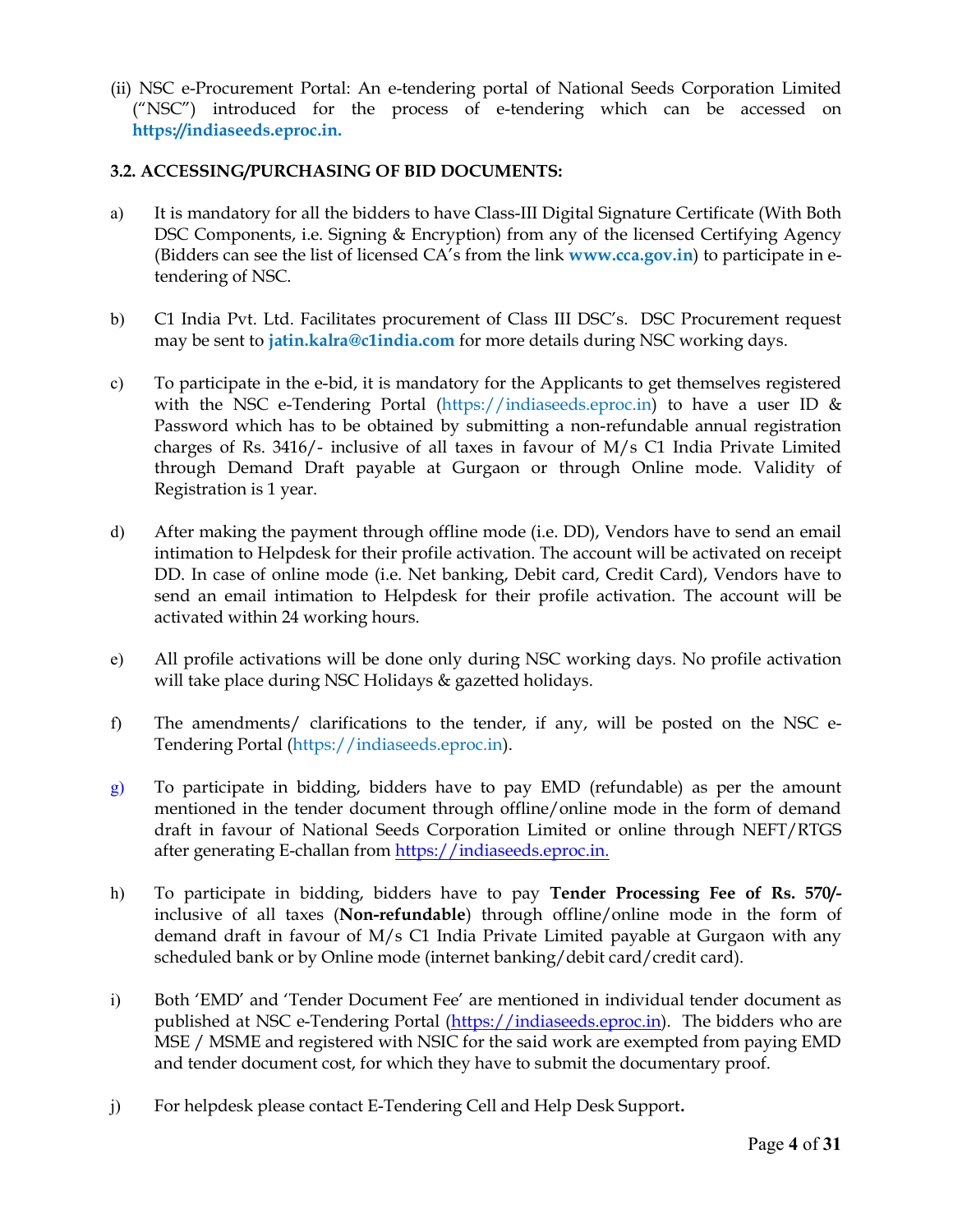#### 3.3. PREPARATION & SUBMISSION OF APPLICATIONS:

- (i) Detailed NIT may be downloaded from NSC e-tendering portal and the Application may be submitted online following the instructions appearing on the screen/NIT.
- (ii) Vendor can pay tender document fee as per Tender Document through Demand Draft in favour of National Seeds Corporation Limited or Online through Internet Banking/ Debit Card/ Credit Card.
- (iii) A Vendor manual containing the detailed guidelines for e-tendering system is also available on the portal.

#### 3.4. MODIFICATION / SUBSTITUTION/ WITHDRAWAL OF BIDS:

- (i) The Bidder may modify, substitute or withdraw its e- bid after submission prior to the Bid Due Date. No Bid shall be modified, substituted or withdrawn by the Bidder on or after the Bid Due Date.
- (ii) Any alteration/ modification in the Bid or additional information supplied subsequent to the Bid Due Date, unless the same has been expressly sought for by the NSC, shall be disregarded.
- (iii) For modification of e-bid, bidder has to detach its old bid from e-tendering portal and upload / resubmit digitally signed modified bid.
- (iv) For withdrawal of bid, bidder has to click on withdrawal icon at e-tendering portal and can withdraw its e-bid. No fees towards tender processing fees etc shall be refunded in this case.

#### 3.5. OPENING AND EVALUATION OF APPLICATIONS:

- (i) Opening of Applications will be done through online process.
- (ii) NSC shall open documents of the Application received in electronic form. NSC will subsequently examine and evaluate the Applications in accordance with the provisions set out in the NIT.
- (iii) The price bid will be opened of the technically qualified applicants. The date of opening of price bid will be notified later on.

#### 3.6. DISCLAIMER

The Applicant must read and wholly understand all the instructions in the tender Document and submit the same accordingly.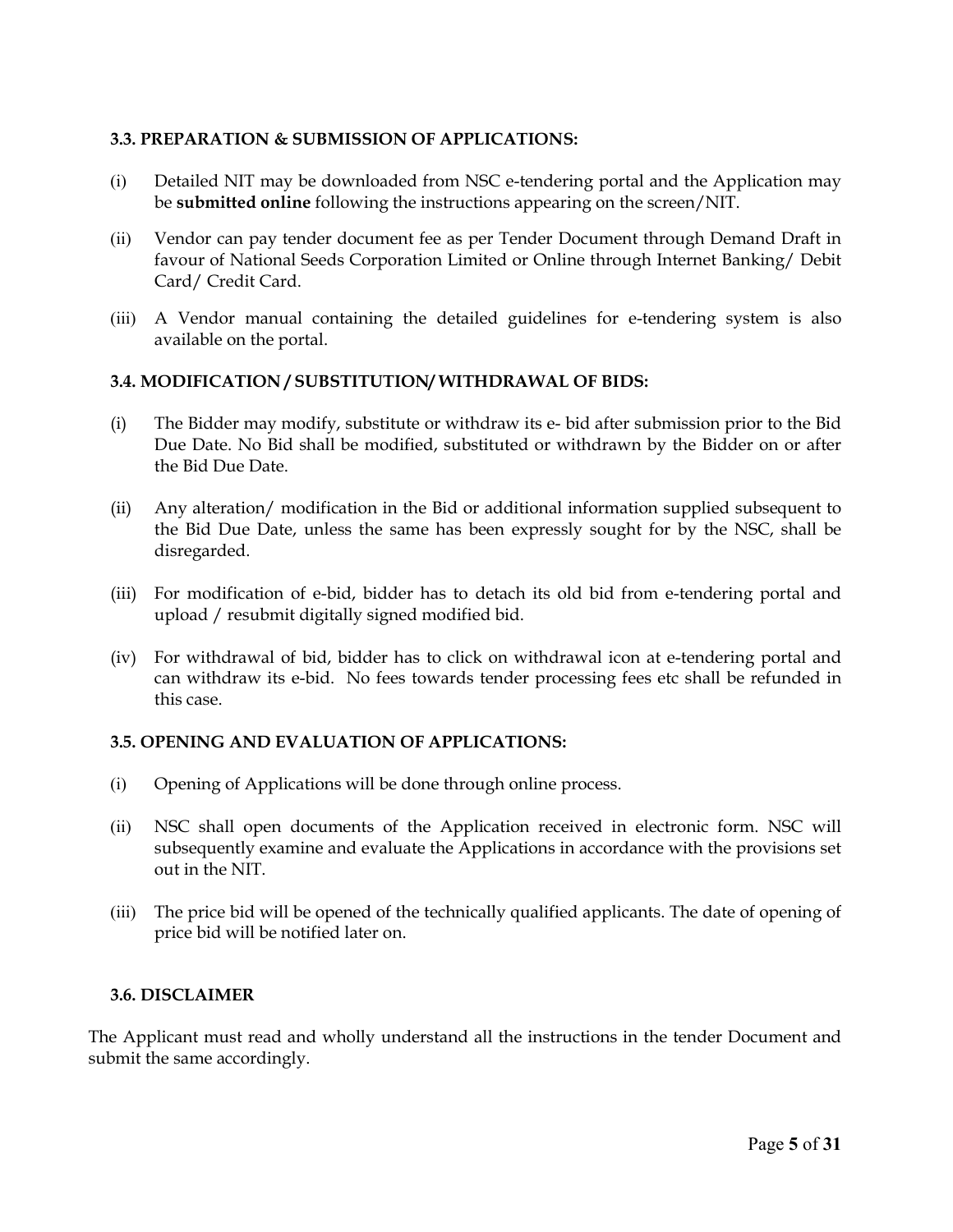#### 4. PROPOSAL EVALUATION

A two-stage procedure shall be adopted in evaluating the proposals. The technical evaluation shall be carried out first. The financial evaluation will be carried out of only those agencies which fulfill the technical criteria.

#### 4.1. Technical Proposal

The Evaluation Committee appointed by NSC shall carry out its evaluation for the technical proposal.

The technical proposal will be opened on 11.02.2022 at 17:00 hrs at the address given above and the Agencies are at liberty to be present personally or through their authorized agents at the time of opening. In case 11.02.2022 is declared holiday, the tender will be opened at the same time on the next working day.

#### 4.2. Financial Proposal

Financial proposal of only those agencies which fulfill the technical criteria will be opened and the date and time of opening of financial proposal will be decided & intimated by NSC to such bidders separately. Agencies are at liberty to be present personally or through their authorized agent at the time of opening of financial proposal. **Financial proposal should be inclusive** of all taxes including GST where the GST amount should be mentioned separately.

The evaluation committee, after determining whether the financial proposals are complete and without errors shall determine the lowest financial proposal (L-1) for conducting negotiation/award of contract.

# 5. SELECTION OF SUCCESSFUL AGENCY

The successful bidder/Agency after qualifying on the basis of Technical Proposal enclosed at Annexure-I would be selected on the basis of lowest quoted rate as per the format enclosed at Annexure-II.

The Offer shall remain valid for a period of 90 days from the last date of submission of tender documents.

#### 6. AWARD OF CONTRACT

The contract shall be awarded to the Agency, by conveying acceptance of the proposal by NSC through registered /speed post/ courier. Negotiation with the agency, if needed will be done before award of contract.

All the terms and conditions as stated in the Tender documents, Appendices and Acceptance conveyed by NSC will constitute the contract between the Agency and NSC.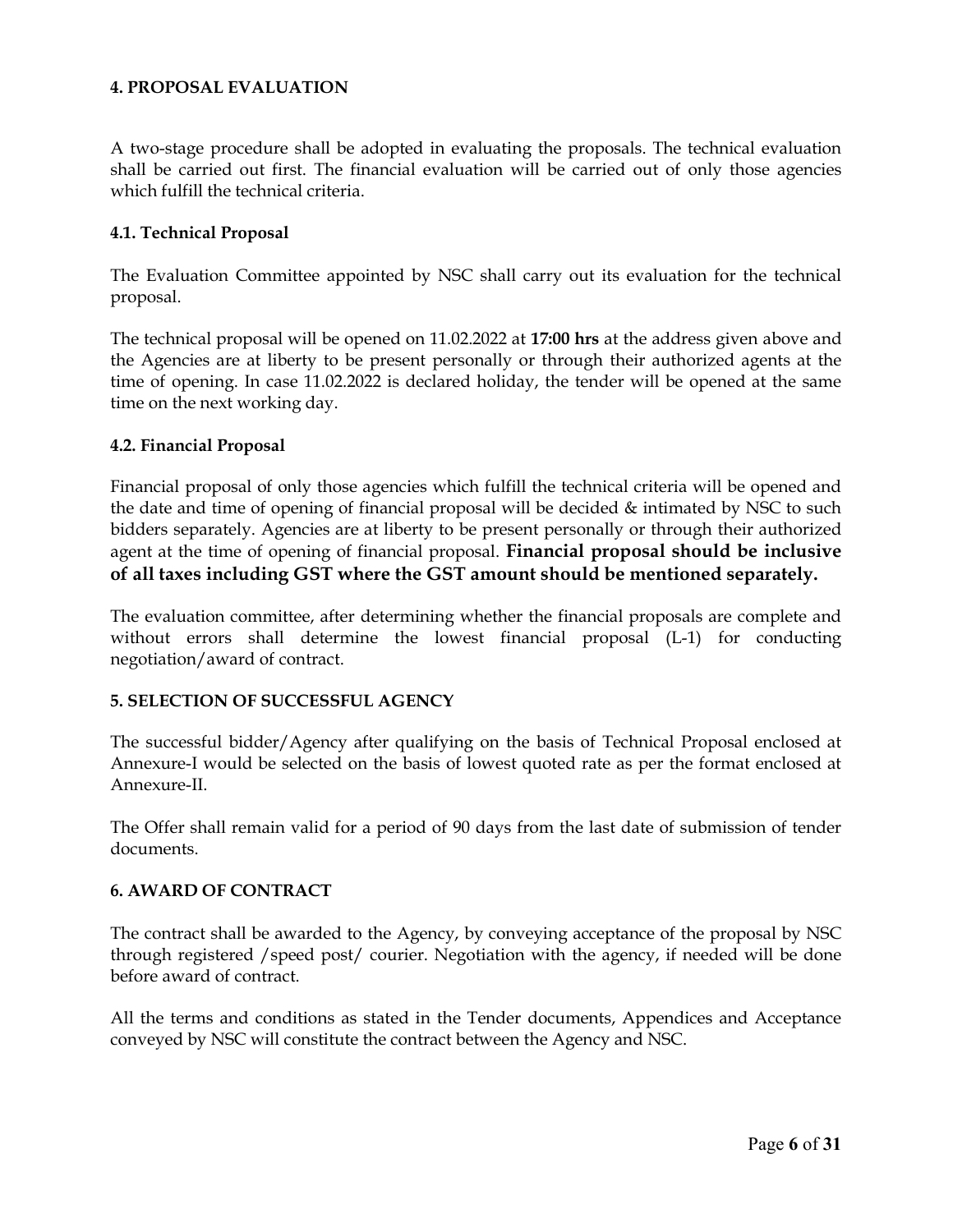The selected agency is expected to commence the Assignment on the date and at the location to be specified in the work order to be issued by NSC as per its requirement and on the terms  $\&$ conditions specified.

# 7. TECHNICAL CRITERIA FOR AGENCIES

- 1. The Agency should have been in existence for the last 05 years continuously i.e. since 2016-17.
- 2. Should have at least Three years of working experience of similar nature in Central Govt. Ministries/Departments/PSUs/Autonomous bodies/Statutory bodies of GOI. (Certificate for having performed the work/services satisfactorily in the said ministry/dept./organization should be attached.) Mere submitting the work order will not be considered as experience. Satisfactory work completion certificate is mandatory.
- 3. The agency should have a minimum turnover of Rs. 07 (seven) crores every year from manpower providing services related works in last three financial years. Audited financial statement for last three years should be submitted along with the technical proposal. In case segment wise result is not mentioned in the audited financial statement a certificate to this effect may be enclosed from Company's Chartered Accountant.
- 4. The Agency should have the registration for GST Registration, ESI, PF etc (proof in this regard may be attached)
- 5. EMD of Rs.50,000/- (Rupees Fifty thousand only) in the form of Demand Draft in favour of NSC, New Delhi to be submitted and the same will be retained by NSC as a interest free Security Deposit in the case of successful bidder. The EMD of the selected Agency will be refunded without interest on signing of agreement and submission of performance guarantee unless forfeited on the grounds of unsatisfactory service. The EMD of unsuccessful bidder will be refunded without interest within a period of 60 days of opening of financial proposal. Further, The Performance Guarantee will be refunded to the Agency without any interest on due and satisfactory performance of services and completion of all obligations by the Contract.
- 6. The firm/agency should not have been blacklisted or debarred by any Government Organization/PSUs etc in last 05 years. He may furnish an undertaking to this effect on his letter head duly signed by authorized person of the firm/company.
- 7. The firm/agency should have license from Labour Department for providing Manpower under Shops & Establishment Act.
- 8. The Firm/Agency must be in possession with the License issued under PSARA from Home Ministry for providing Security Guard.

# NOTE: -The agency should have PAN, GST registration and registration under other applicable laws, Labour Laws/Income Tax Act, 1961 and should submit copies of the same.

Consortium bidding to fulfill the eligibility criteria of this tender shall not be allowed at any stage.

The agency should submit the satisfactory performance report from their client from Govt./ PSUs/statutory bodies/autonomous bodies.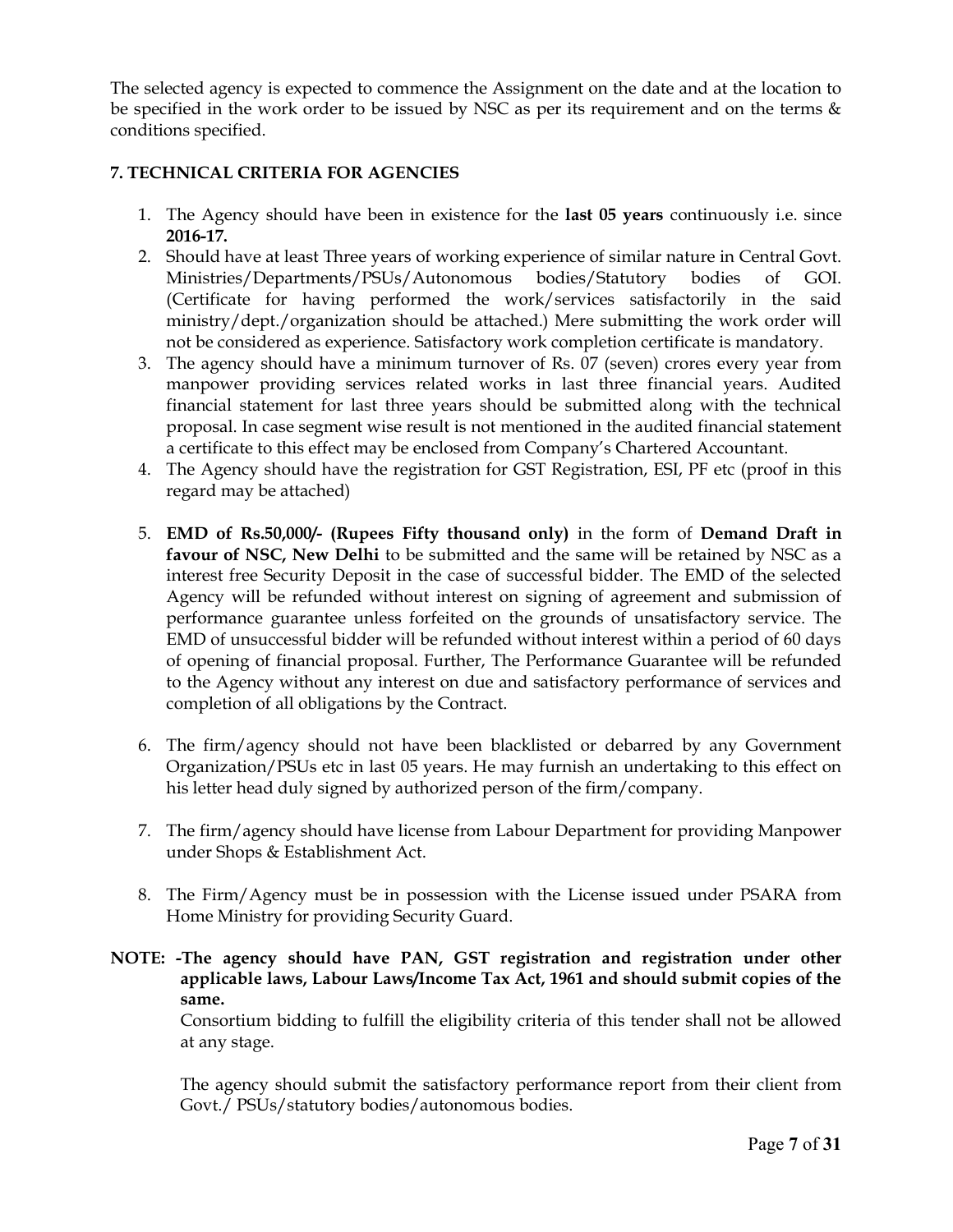The Manpower Providing Agency/Service Provider Agency will be engaged for two years from the date of issuance of letter of intent and which may be extended for one more year on mutual consent, if service so provided found to be satisfactory as per terms & conditions of the contract.

#### 8. VOLUME OF WORK

NSC does not guarantee any definite volume of work or any particular service at any time or throughout the period of contract. However at present, in NSC Total-35 (in various category) workers are engaged through outsource agency in all the categories (this number is indicative only).

#### 9. FORCE MAJEURE

For the purposes of this Contract, "Force majeure" means any unforeseen event directly interfering with the services during the currency of the contract such as war, insurrection, restraint imposed by the Government, Act of Legislature or other Authority, explosion, accident, strike, riot, lockout, act of public enemy, act of God, sabotage which is beyond the reasonable control of a Party and which makes a Party's performance of its obligations under the Contract impossible or so impractical as to be considered impossible under the circumstances.

The obligations of NSC and the Agency shall remain suspended if and to the extent that they are unable to carry out such obligations owing to force majeure or reasons beyond their control.

The failure of a Party to fulfill any of its obligations under the contract shall not be considered to be a breach of, or default under, this Contract insofar as such inability arises from an event of Force Majeure, provided that the Party affected by such an event.

(a) has taken all reasonable precautions, due care and reasonable alternative measures in order to carry out the terms and conditions of this Contract, and (b) has informed the other Party as soon as possible not beyond 48 hours about the occurrence of such an event and such impossibility subsists for not less than 60 days.

Any period within which a Party shall, pursuant to this Contract, complete any action or task, shall be extended for a period equal to the time during which such Party was unable to perform such action as a result of Force Majeure.

The Agency is entitled to the payments for the portion of the work already completed before the happening of any event constituting force Majeure culminating in termination of contract only if the purpose of NSC is fulfilled partly to proceed further. Decision of NSC in this regard will be final.

For the avoidance of doubts, force majeure shall not include:-

- (a) Financial distress nor inability either party to make a profit or financial loss.
- (b) Changes in market prices or conditions or
- (c) A party's financial inability to perform its obligations hereunder.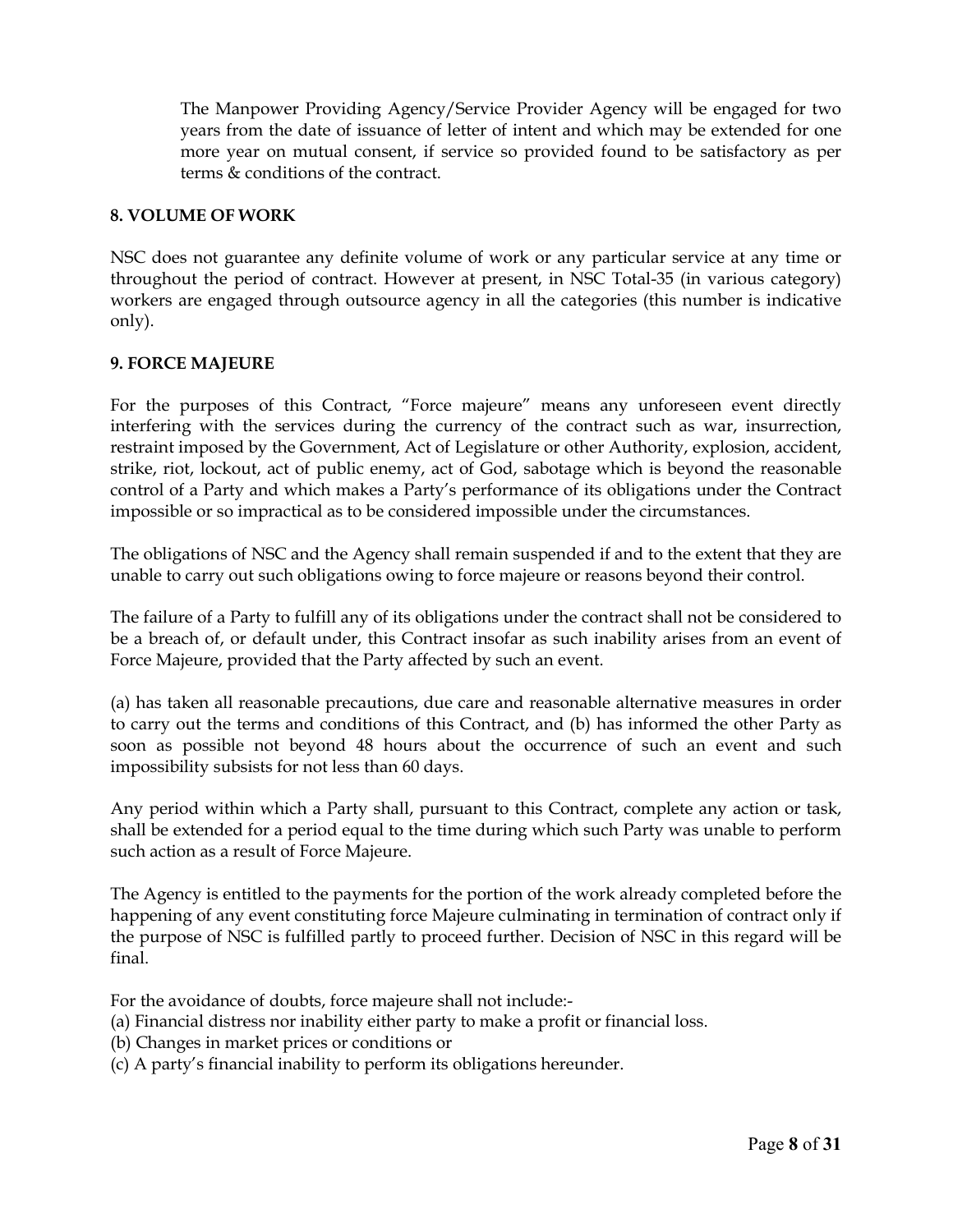#### 10. INDEMNITY

The Manpower Providing Agency/Service provider agency hereby agrees to keep indemnified and shall keep indemnified and hold harmless, NSC and its Directors, officers and employees from and against all and any claims, demands, losses, damages, penalties, expenses and proceedings connected with the implementation of this Contract or arising from any breach or non-compliance whatsoever by the Manpower Providing Agency/Service provider agency or any of the persons deployed by it pursuant hereto of or in relation to any such matter as aforesaid or otherwise arising from any act or omission on their part, whether willful or not, and whether within or without the premises.

# 11. EARNEST MONEY DEPOSIT

The Agency shall furnish an Earnest Money deposit (EMD) in favour of "National Seeds Corporation Limited" issued by any Nationalized Bank or by State Bank of India or its subsidiaries for an amount of Rs. 50,000/- at the time of submission of proposal through offline/online mode in the form of demand draft in favour of National Seeds Corporation Limited payable at New Delhi or online through NEFT/RTGS after generating E-challan from https://indiaseeds.eproc.in

The EMD of unsuccessful bidder will be refunded without interest within a period of 60 days of opening of financial proposal. The EMD of the selected Agency will be refunded without interest on signing of agreement and submission of performance guarantee unless forfeited on the grounds of unsatisfactory service. The decision as to what constitutes" unsatisfactory service" shall solely lie with NSC and shall be final & binding. If the agreement is not signed and performance guarantee is not submitted as per clause below, the EMD amount will be forfeited.

#### 11.1. Agreement

The parties will enter into an Agreement within 15 days from the date of issue of work order. The Agency will provide Performance Guarantee equivalent to Rs. 10,00,000/- within 15 days from the date of issue of work order.

#### 12. OTHER TERMS AND CONDITIONS

- a) Online quotations should be submitted on or before 11.02.2022 by 16:30 hrs and the technical quotation will be opened on the same date at 17:00 hrs.
- b) Two bids may be submitted i.e. "technical bid" and the "price bid". The technical bid would contain the documents, i.e. certificate/document for award of work and for satisfactory completion experience, EMD, proof of existence since 2016-17, registration of GST, PAN, ESI, PF etc as indicated at SL. No.1 to 3 above. 'Pricebid' of only those bidder will be opened, who has been found successful after evaluation of technical bid.
- c) Rates should be quoted separately for each staff provided under three categories of Unskilled/Semi-Skilled/Skilled persons like computer operator, stenographers, MTS, driver, labour for service charges in rupees per month.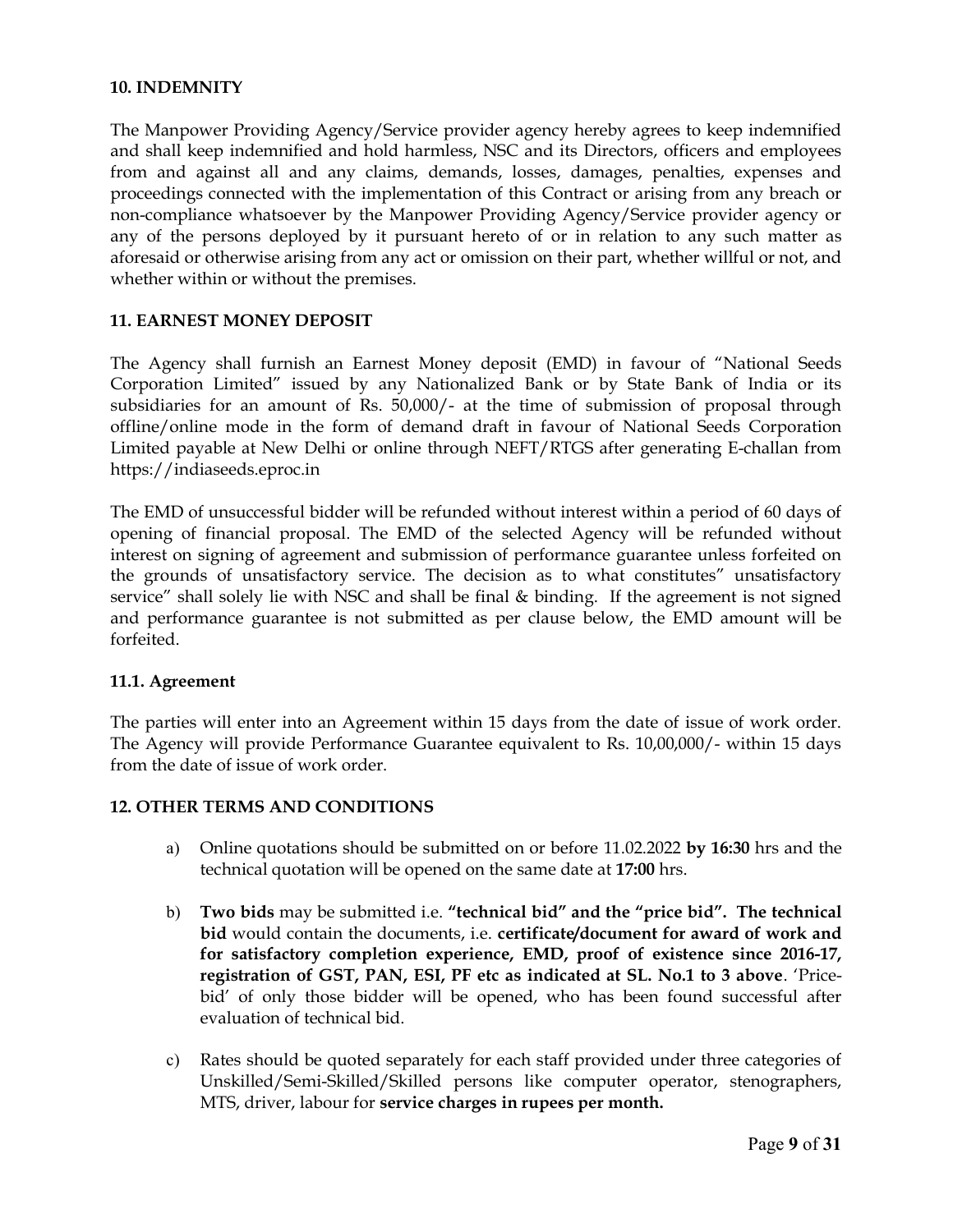- d) No service provider will collect any monetary as charge after engagement from staff so provided to NSC on any account.
- e) However the service charges mentioned by lowest bidder should be workable i.e. should not be zero or impracticable. Otherwise his bid will be void ab-initio and will not be considered for evaluation for lowest bid. Impracticability of the bid will be decided by NSC on the basis of the prevailing rates for a minimum quality of service.
- f) Offered rates should be valid for two years from the date of commencement of contract.
- g) Manpower will be supplied by the Agency as per actual requirement, which will be informed to the Agency generally with a notice period of more than 8 hours. However, in case of emergency manpower may have to be supplied at a short notice of 3 hours. In case of leave/absence of manpower, alternate arrangement will be made by the Agency. Skilled manpower, such as stenographers, data entry operators, technical assistant must preferably be possessing requisite qualification and experience.
- h) Payment for such engaged contract manpower to the Agency will be subject to provision of satisfactory service which may be certified by the Officers/Sectional Heads, where ever they have been engaged. Deduction of statutory dues from the payments to the contract manpower and timely remittance thereof would be the sole responsibility of the Agency.
- i) Verification of character and antecedents of the labourers to be engaged/deployed will be submitted by the bidder on engagement i.e. before commencement.
- j) The manpower supplied at no time will perform any such act that would lower the dignity of the NSC. In case the quality of services of any personnel supplied is not found satisfactory, the NSC shall have the right to return that person to the Agency, who shall provide a suitable replacement within twenty four hours.
- k) The Agency shall comply with all provisions of labour laws and other statutory requirements in relations to the persons engaged including payment of minimum wages as lay down by or under any law in force and as amended from time to time.
- l) The Agency shall maintain/produce/the required records/documents as and when called for by the appropriate authority, as well as to NSC to enable it to verify that the Agency is complying with statutory requirements with regards to TDS of tax, PF, ESI and other labour laws, from time to time.
- m) The engagement does not confer any right for continuation or extension of the contract on any account, and this is purely a short term temporary arrangement on contractual basis.
- n) All liability regarding Government dues as well as any human loss/injury during the course of work will be personal responsibility of the Agency. The Corporation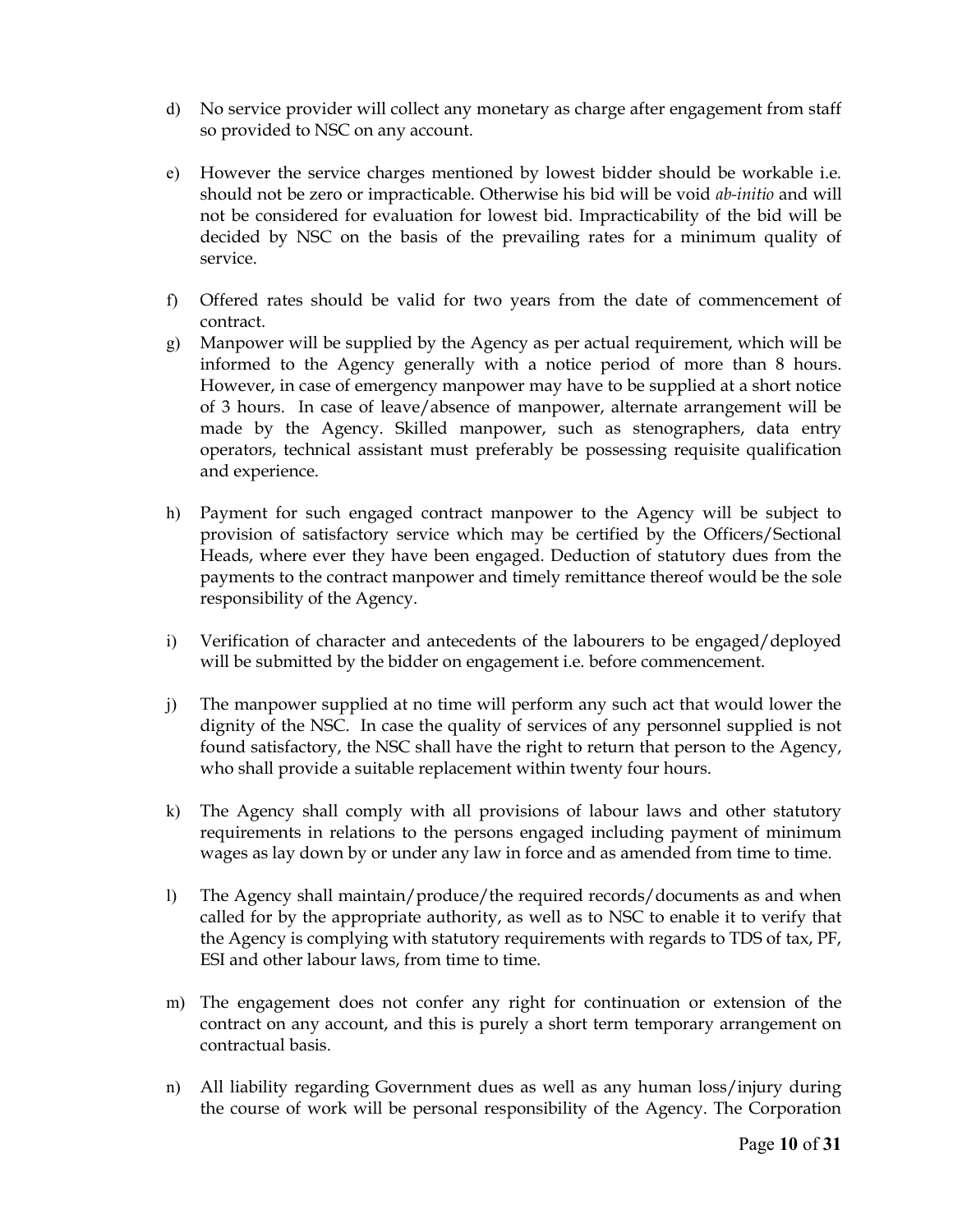shall not be liable, in any case and an undertaking to this effect should be furnished by the Agency. NSC shall not be responsible, either directly or indirectly, to pay any compensation for bodily injury to the contract labourer/worker in case of any personal injury is caused by accident/mis-happening arising out of and in the course of any work at NSC premises.

- o) The personnel supplied by the Agency will be the employee of the Agency and there will be no master-servant relationship between the NSC and the contract labourer/workers. All the statutory liabilities and responsibilities will be that of the Agency and NSC has no legal responsibilities on the same.
- p) For any loss came to National Seeds Corporation/Schemes by the employed manpower will be recovered by Manpower Providing Agency.
- q) The Agency shall not give sub-contract/sublet, transfer, assign or otherwise, part of the contract to any other persons, firm, company, directly or indirectly.
- r) NSC reserves the right to accept or reject any or all the quotations without assigning any reason, thereof.
- s) Notice inviting tender can be seen at NSC web site, www.indiaseeds.com.
- t) Any changes in the terms of the document can only be made in writing and by mutual agreement. The contract, its meaning and interpretation, and the relation between the Parties shall be governed by the laws of India for the time being in force.
- u) Any notice, request, or consent made pursuant to the final Contract shall be in writing and shall be deemed to have been made when delivered in person or sent by registered/speed post/courier to an authorized representative of the Party.
- v) Any action required or permitted to be taken, and any document required or permitted to be executed, under this contract by NSC or the Agency, may be taken or executed only by the officials authorized by their Competent Authority, respectively.
- w) Unless otherwise specified, the Agency, and their Personnel shall pay such taxes, duties, fees etc. as may be levied under Central/State law and the same will not be reimbursed by NSC under any circumstances, whatsoever.
- x) Since, in near future, there are major upcoming reforms in Labour Laws which will be implemented. So agency will be bound to abide the provisions of the reformed Labour Laws, as per the applicability, from the date of its implementation or as and when NSC gives necessary directions to implement. Agency has to abide by all statutory & mandatory compliance make applicable by Govt. of India.

# Commencement, Completion, Modification, & Termination of Contract Effectiveness of Contract

The contract shall come into effect from the date of issuance of letter of intent by NSC.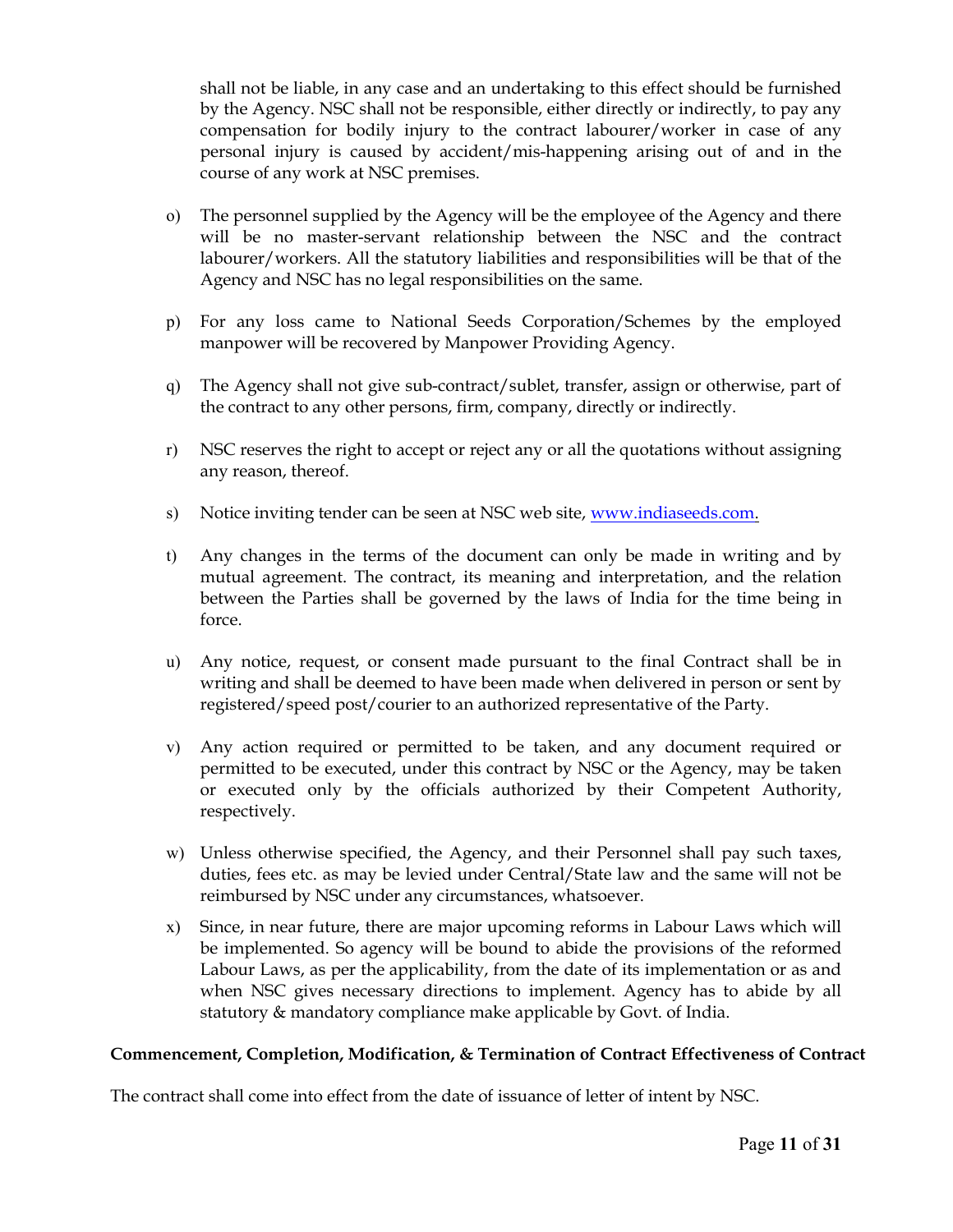## 12.1. Commencement of Services

The selected agency is expected to commence the Assignment on the date and at the location to be specified in the work order to be issued by NSC as per its requirement. If the Agency fails to commence the assignment within the specified schedule as per work order, the contract shall be liable to be terminated.

# 12.2. Expiration of Contract

Unless terminated earlier, Contract shall expire at the end of such time period after the effective date as specified.

#### 12.3. Modification

After award of the contract, any incidental changes in the modus of implementation can be agreed to mutually in writing.

#### 12.4. Subletting

The Agency shall not sublet, transfer or assign the contract or any part thereof to other party. In the event of the Agency contravening this condition, NSC shall be entitled to terminate the contract and get the work done through other party at the risk & cost of the Agency. In such case the performance guarantee of the selected Agency, will be forfeited and the said agency will be permanently debarred from participating in any tender process of the Corporation in future.

#### 12.5. Termination

# (i) By Corporation (NSC)

NSC may terminate this Contract, by giving not less than thirty (30) days written notice of termination to the Agency, after the occurrence of any of the events specified below in clauses (a) to (c) of and sixty  $(60)$  days in the case of the event referred to in clause  $(d)$ :

(a) If the Agency commits breach of contract or does not remedy /rectify a failure in the performance of its obligations under the Contract.

(b) If the Agency becomes insolvent or bankrupt;

(c) If, as the result of FORCE MAJEURE, the Agency is unable to perform a material portion of the Services for a period of not less than sixty (60) days; or

(d) If NSC, in its sole discretion, decides to terminate this Contract.

In the event of termination on unsatisfactory service or in violation of any of the terms  $\&$ conditions of contract, the performance guarantee shall stand forfeited in addition to banning of Agency for a period of 2 years.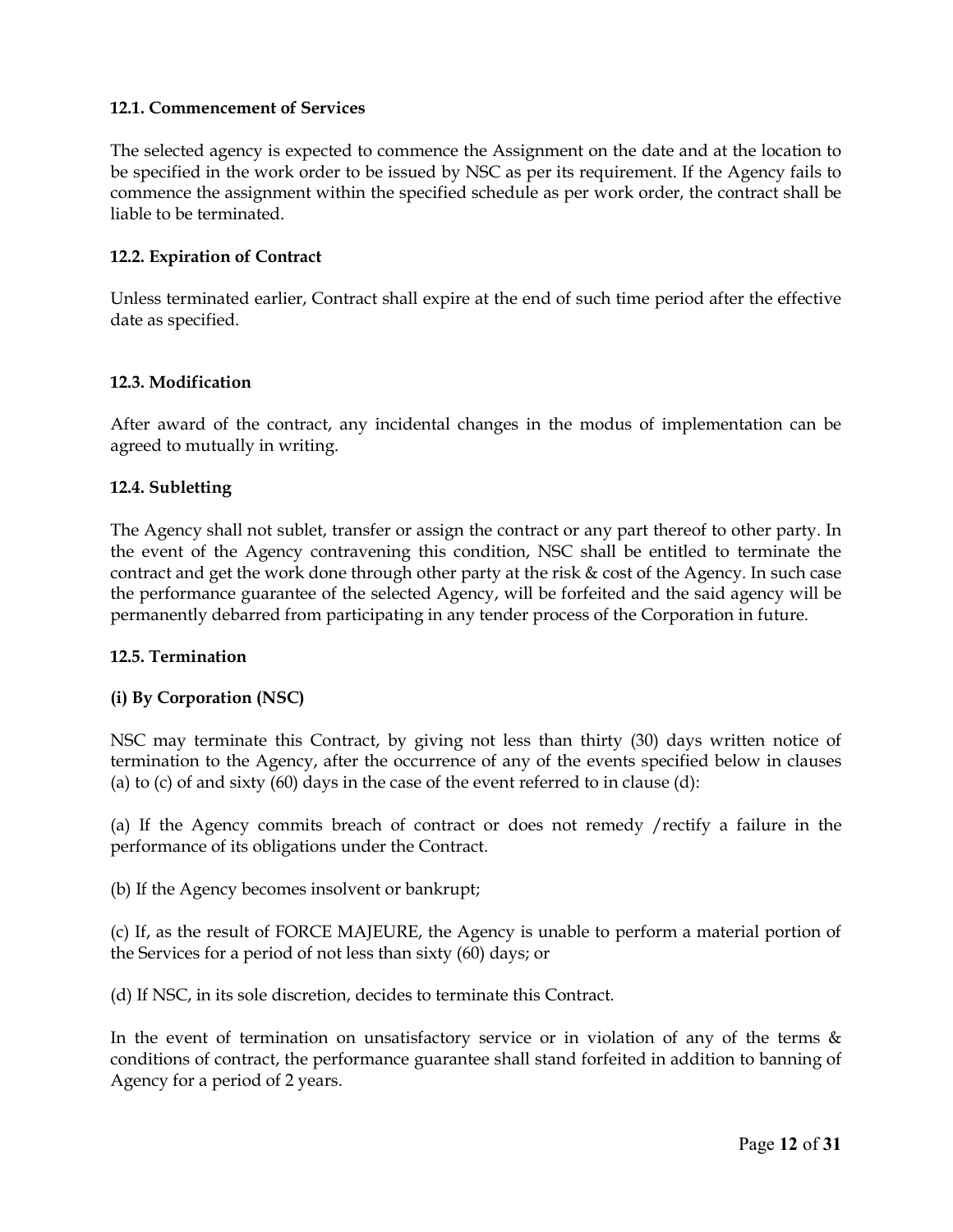# (ii) By Agency

The Agency may terminate this Contract, by giving not less than thirty (30) days' written notice to NSC if it fails to pay any undisputed amount due to the Agency under the Contract, provided that if NSC pays such amount within the notice period such termination notice shall become infructuous.

# 12.6. Payment upon Termination

NSC at its sole discretion may decide & pay remuneration for Services satisfactorily performed prior to the effective date of termination provided such termination is not on account of any breach of terms of contract by the Agency.

# 13. OBLIGATIONS OF THE AGENCY

The Agency shall perform the Services and carry out their obligations with all due diligence, efficiency, confidentiality and economy in accordance with generally accepted professional techniques and practices, and shall observe sound management practices, and employ appropriate advanced technology and safe secured methods. The Agency shall always act, in respect of any matter relating to this Contract or to the Services, as faithful advisers to NSC, and shall at all times support and safeguard NSC's legitimate interests in any dealings with the assignment.

# 13.1. Agency shall not to take Benefit by way of Commissions, Discounts, administrative charges.

The charges in the name of administrative charge by the Agency shall constitute the Agency' sole responsibility in connection with this Contract or the Services, and the Agency shall not accept for their own benefit any trade commission, discount, or similar payment or any other benefits in connection with activities under the Contract, and the Agency shall use their best efforts to ensure that the Personnel or agents too shall not receive any such payment/benefit other than service charges claimed by Manpower Agency from NSC in reimbursement or bill for providing manpowers.

Neither the Agency nor their Personnel shall engage, either directly or indirectly, in any such activities which conflicts with their role under the assignment.

Agency shall be liable to pay damages to NSC for any losses, costs and expenses incurred by NSC due to breach of any of the terms and conditions of this contract and failure to perform any of the obligations under the contract.

# 13.2. Confidentiality and Nondisclosure Agreement

Each party shall not without prior written consent of the other party at any time divulge or disclose to any person or use for any purpose unconnected with the implementation of the project, any information concerning the project, the services, Proprietary Material except to their respective officers, directors, employers, agents, representatives and professional advisors on a need to know basis or as may be required by any law, rule, regulation or any judicial process.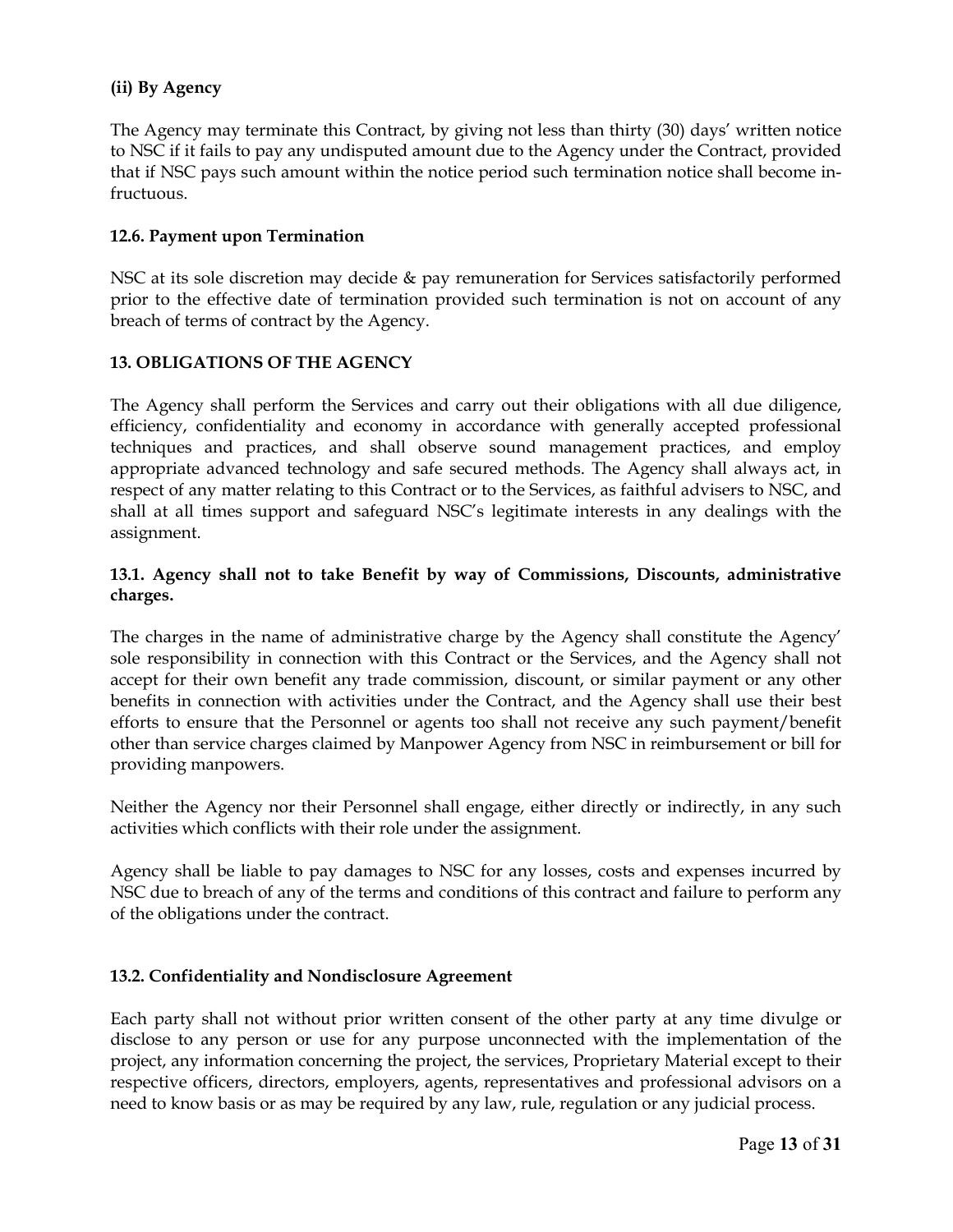This Clause shall not apply to information:

i) Already in the public domain, otherwise than by breach of this Agreement.

ii) Already in the possession of the receiving Party before it was received from the other Party in connection with this Agreement and which was not obtained under any obligation of confidentiality; or

iii) Obtained from a third Person who is free to divulge the same and which was not obtained under any obligation of confidentiality.

The Agency shall obtain NSC's prior approval in writing wherever necessary.

Documents Prepared by the Agency to be the Property of NSC. All plans, charts, specifications, designs, reports, and other documents and software submitted by the Agency shall become and remain the property of NSC, and the Agency shall, not later than upon termination or expiration of this Contract, deliver all such documents and software to NSC, together with a detailed inventory thereof. The Agency may retain a copy of such documents and software provided the future use of these documents, if any, shall be subject to the prior written approval of the NSC.

# 13.3. Removal and/or Substitution of Outsourced Manpower.

If NSC finds that any of the Outsourced Manpower has (i) committed serious misconduct or has been charged with having committed a criminal action, or (ii) NSC has reasonable cause to be dissatisfied with the performance of any of the Outsourced Manpower, then the Agency shall, at NSC's written request specifying the grounds thereof shall provide suitable substitute of the personnel.

The Agency shall have no claim for additional costs arising out of or incidental to any removal and/or substitution of Personnel.

# 13.4. Liability for Outsourced Manpower.

All Outsourced Manpower employed by the Agency shall be engaged by them as their own Employees/workers in all respects and the responsibility under any statutory enactments in respect of all such Outsourced Manpower shall be that of the Agency. The Agency shall indemnify NSC against all claims whatsoever arising in respect of the said Outsourced Manpower under any statute/law in force. An undertaking to this effect shall be furnished by the agency at the time of submitting the tender.

# 14. OBLIGATIONS OF THE CORPORATION (NSC)

NSC shall provide the Agency such reasonable assistance as may be required in order to carry out the assignment.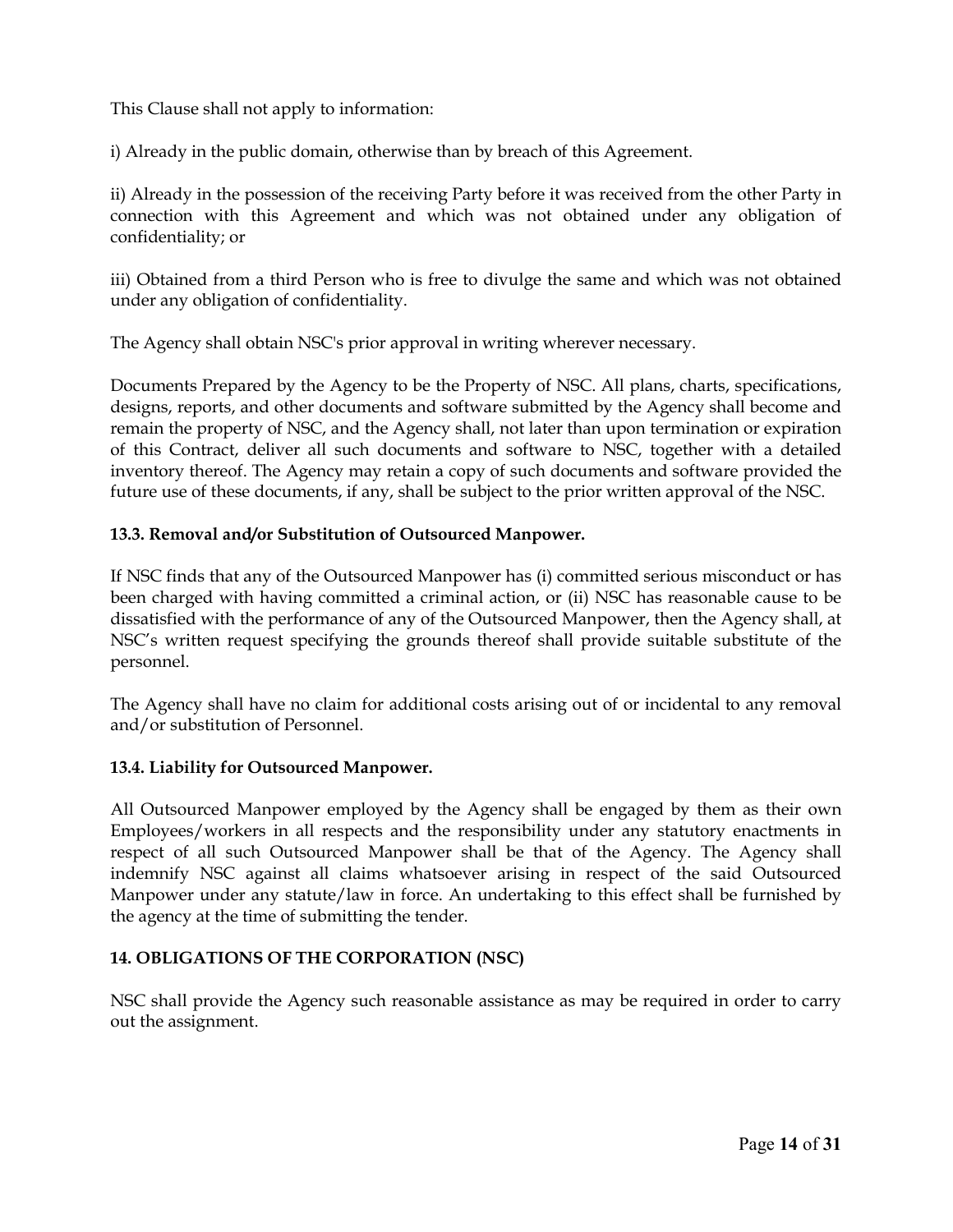# 15. PAYMENTS TO THE AGENCY

The Agencies will be paid at the accepted rates on successful completion of work every month subject to the terms and conditions of the contract. Any increase/ change in the statutory taxes, levies, fees etc. will also be borne by the Agency and NSC will not be responsible for the same.

#### 15.1. Terms and Conditions of Payment

All payment shall be made after the conditions listed for such payment have been met, and the Agency has submitted an invoice to NSC specifying the amount paid to each engaged outsource staff along-with mandatory compliance of statutory provisions along-with evidence.

Other terms of Payments:-

- a) No Advance payment will be paid by NSC.
- b) Payment shall ordinarily be made within 15 days of receipt of the invoice and other documents complete in all respect (such as EPF/ESI challan, NEFT/RTGS details etc.) with special emphasis on monthly EPF/ESI Challan.

#### 16. CORRUPT OR FRAUDULENT PRACTICES

NSC expects the highest standard of ethics during the selection and executions of such contracts. In pursuance of the above objective, the following defines, for the purposes of this provision, the terms set forth below as follows:

- (i) "corrupt practice" means the offering, giving, receiving or soliciting of anything of value to influence the action of a public official in the selection process or in contract execution;
- (ii) "fraudulent practice" means misrepresentation or omission of facts in order to influence a selection process or the execution of a contract to the detriment of NSC. Submission of forged documents in connection with this tender.
- (iii) "collusive practice" means a scheme or arrangement between two or more Agency, with or without the knowledge of NSC (prior to or after proposal submission) designed to establish bid prices at artificial non-competitive levels and
- (iv) "coercive practice" means harming or threatening to harm, directly or indirectly, persons or their property to influence their participation in a procurement process, or affect the executive of contract.

It is further provided that NSC will reject the proposal, forfeit the EMD and ban the Agency permanently if it is found that the Agency has engaged in corrupt or fraudulent activities in competing for the contract in question. NSC shall be free to take any other action also.

NSC reserves the right to inspect the accounts and records of the Agency relating to the performance of the contract and to have them audited by auditors appointed by NSC.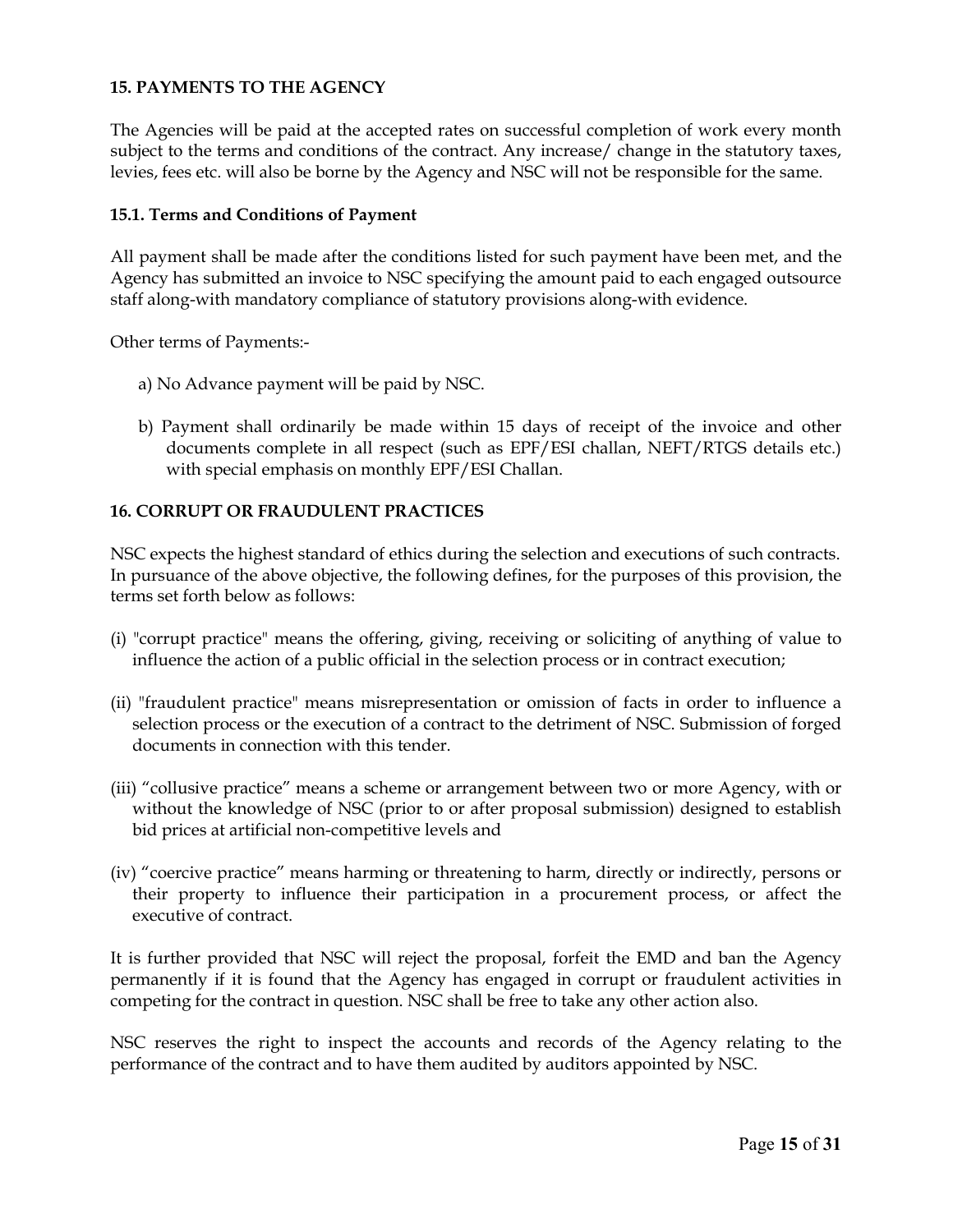## 17. SCOPE OF SERVICE

In performing the terms and conditions of the Contract, the Agency shall at all times act as an Independent Agency. The contract does not in any way create a relationship of principal and agent between NSC and the Agency. The Agency shall not act or attempt or represent itself as an agent of NSC. It is clearly understood and accepted by both parties that this Contract between the parties evidenced by it is on a Principal to Principal basis and nothing herein contained shall be construed or understood as constituting either party hereto, the agent or representative of the other, under any circumstances. The employees of the Agency shall never, under any circumstances whatsoever, be entitled to claim themselves to be the employees of the NSC. 18. SCOPE OF WORK/CONTRACT

Services to be provided on all working days during the normal general shift duty hours from 10.00 am to 05.30 p.m. with half an hour lunch break. It could, however be changed to shift duties, in the case of security and other similar types of duties, as per requirements. In case, the services are not given for a particular day, proportionate recovery will be made at the quoted rate of rupees per person. Presently, NSC is observing six days working in head office in a week. Persons so engaged, may be called on Saturday as per requirement without any extra remuneration. However, if called to work on Sundays/National Holidays the engaged persons be paid one day remuneration.

Security Guard so engaged will be required to work in 08 hours shift (round the clock duty) and will not leave the work place until and unless being relieved by the other guard so deputed by the agency. In no case, the duty place will not be left unmanned.

| <b>Rate of Present Wages</b>                       |            |             |              |             |             |             |                 |  |  |  |
|----------------------------------------------------|------------|-------------|--------------|-------------|-------------|-------------|-----------------|--|--|--|
| Category/Classific<br>ation of Manpower            | <b>NSC</b> | <b>NFSM</b> | <b>NMOOP</b> | <b>PKVY</b> | <b>SHCS</b> | <b>RKVY</b> | <b>MOVCDNER</b> |  |  |  |
| Accountant                                         |            | 30000       |              |             |             |             |                 |  |  |  |
| DEO/Stenographer                                   |            |             |              |             |             |             |                 |  |  |  |
| / Assistant                                        | 21184      | 18332       | 25000        | 20430       | 20976       | 20976       |                 |  |  |  |
| (Graduate Skilled)                                 |            |             |              |             |             |             |                 |  |  |  |
| Security Guard/<br>Driver/Electrician<br>(Skilled) | 19473      | N/A         |              |             |             |             |                 |  |  |  |
| MTS (Semi<br>Skilled)                              | 17693      | 15296       | 21000        | 17069       | 17537       | 19291       |                 |  |  |  |
| Labour (Unskilled)                                 | 16064      | N/A         |              |             |             |             |                 |  |  |  |

1. The persons engaged to function as of Graduate Skilled, Skilled, Semi-skilled & Unskilled will be paid remuneration mentioned as under:

The details regarding educational qualification & other qualification/certificates/documents, salary in hand, deductions etc is placed at Annexure –III. The rate of remuneration of above categories would be changed, if it will come below the rate of minimum wages declared by Govt. of NCT of Delhi.

2. The agency before engagement of any of the Candidate must ensure that the candidate has requisite educational qualification, other qualification, working experience etc, as prescribed in Annexure-III of this tender document.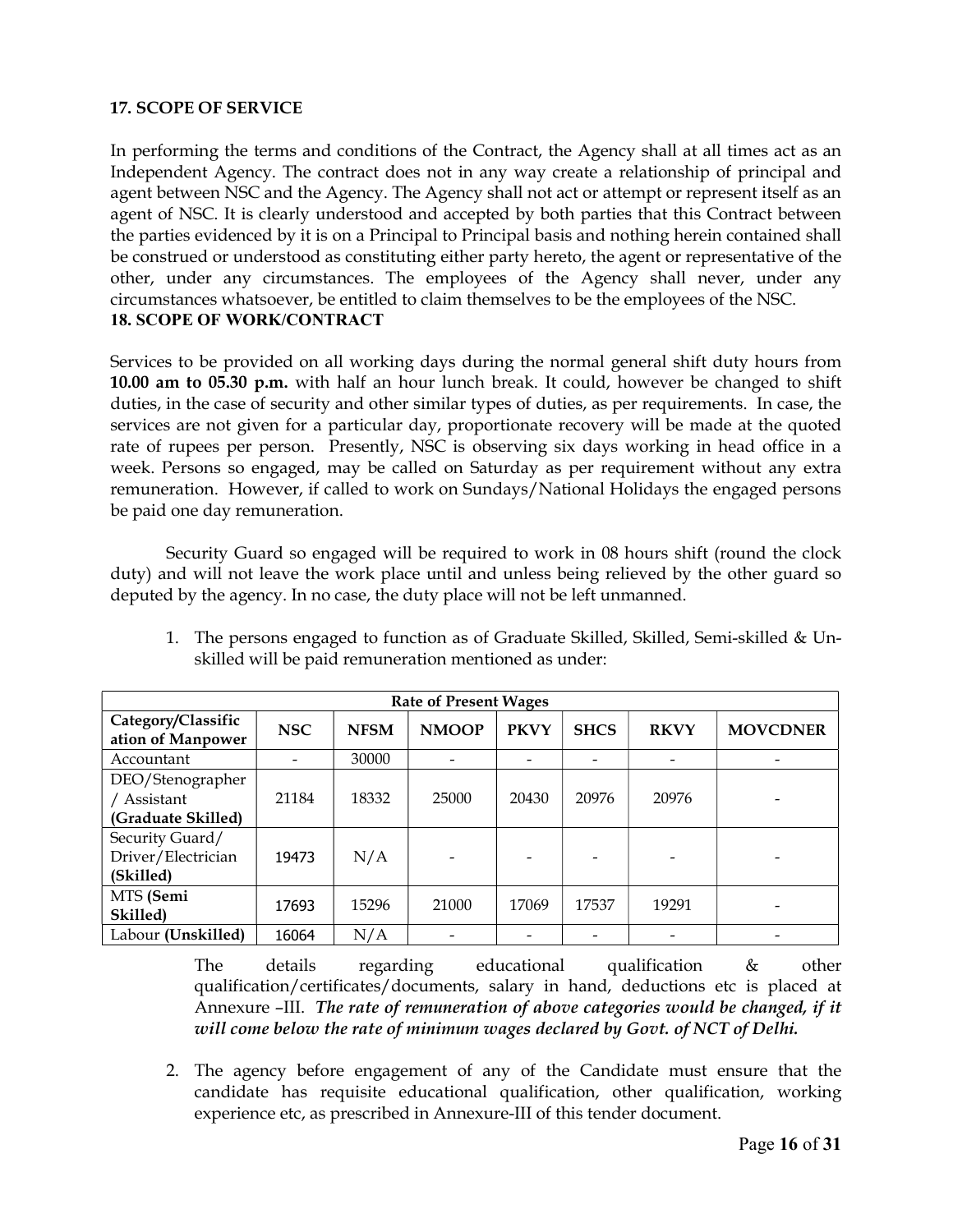- 3. No service provider will collect any amount or deduction from wages as service charge/administrative charge after engagement of staff so provided to NSC on any account. Any complaint received from staff to be engaged/engaged, explanation will be asked from agency liable to be penalized in terms of agreement or may lead to termination of contract.
- 3. Besides the above, NSC/Ministry will also pay subscription/contribution towards ESI in respect of the persons engaged for which Service Provider Agency have to produce the necessary documents in individual name of staff to be engaged for release of payment.
- 4. The engaged persons need to be PAID BY 1<sup>ST</sup> OF EVERY MONTH the above remuneration by cheque/NEFT only along with necessary detailed slip of salary. No cash disbursement of remuneration shall be allowed in any case and violation will lead to termination of the contract. In the case of payment of salary is made through NEFT direct in the account of the engagement person then the NEFT details for the paid amount will be deposited along with bills.

# 19. MODE OF PAYMENT

Manpower Providing Agency/Service providing agency will raise the bill for 5(five) different categories of staff provided which include separate part of his/her salary, amount of ESI (Employer and employee contribution) and service charges (excluding tax) along with monthly bill for payment. It is mandatory for Manpower Providing Agency/Service providing agency to submit individual ESI challan against each staff engaged by agency and make available necessary ESI Cards to such persons.

#### 20. ARBITRATION

In the event of any dispute arising amongst the Parties, the Parties agree to use their best efforts to attempt to resolve all disputes in prompt, equitable and good faith. In the event the Parties are unable to do so, then such dispute shall be finally resolved by arbitration. The arbitration shall be conducted in the English language and the venue of the arbitration shall be New Delhi. The sole arbitrator will be appointed by CMD/NSC after the concurrence of both the parties whose decision in this regard will be final & binding.

# 21. JURISDICTION

The parties hereby irrevocably consent to the sole jurisdiction of the Courts of New Delhi only in connection with any actions or proceedings arising out or in relation to this Tender.

#### 22. PERFORMANCE GUARANTEE

i) The successful bidders will have to submit performance security to ensure due performance of the providing Manpower work as Agency to an amount of Rs. 10,00,000/- (Rupees Ten lakhs only) in the form of an Account Payee Demand Draft/Fixed Deposit from a commercial bank/Bank Guarantee from a scheduled/nationalized/commercial bank in the name of National Seeds Corporation Ltd., as per the text provided by the Authority.

(ii) The performance security be valid for a period for a period of 30 days beyond the validity of the Agreement for providing Manpower by Agency.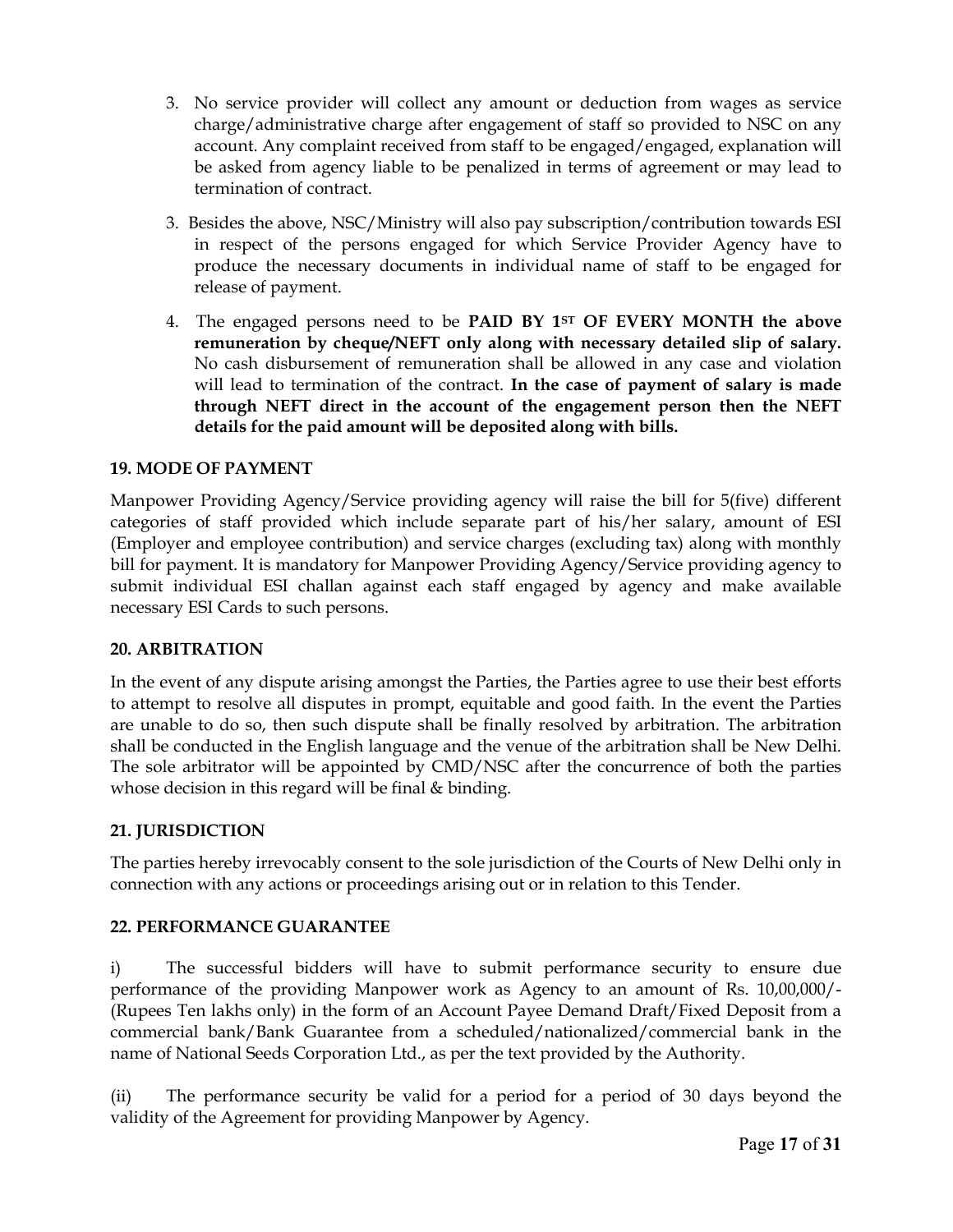(iii) Earnest Money will be refunded to the successful Applicant on receipt of agreement and performance guarantee without interest.

23. INTERESTED AGENCIES fulfilling the eligibility criteria contained in the tender document may get it on written request at the address mentioned below, on payment of Rs. 1000/- + 18% GST through offline/online mode in the form of demand draft in favour of National Seeds Corporation Limited or online through NEFT/RTGS after generating E-challan from https://indiaseeds.eproc.in.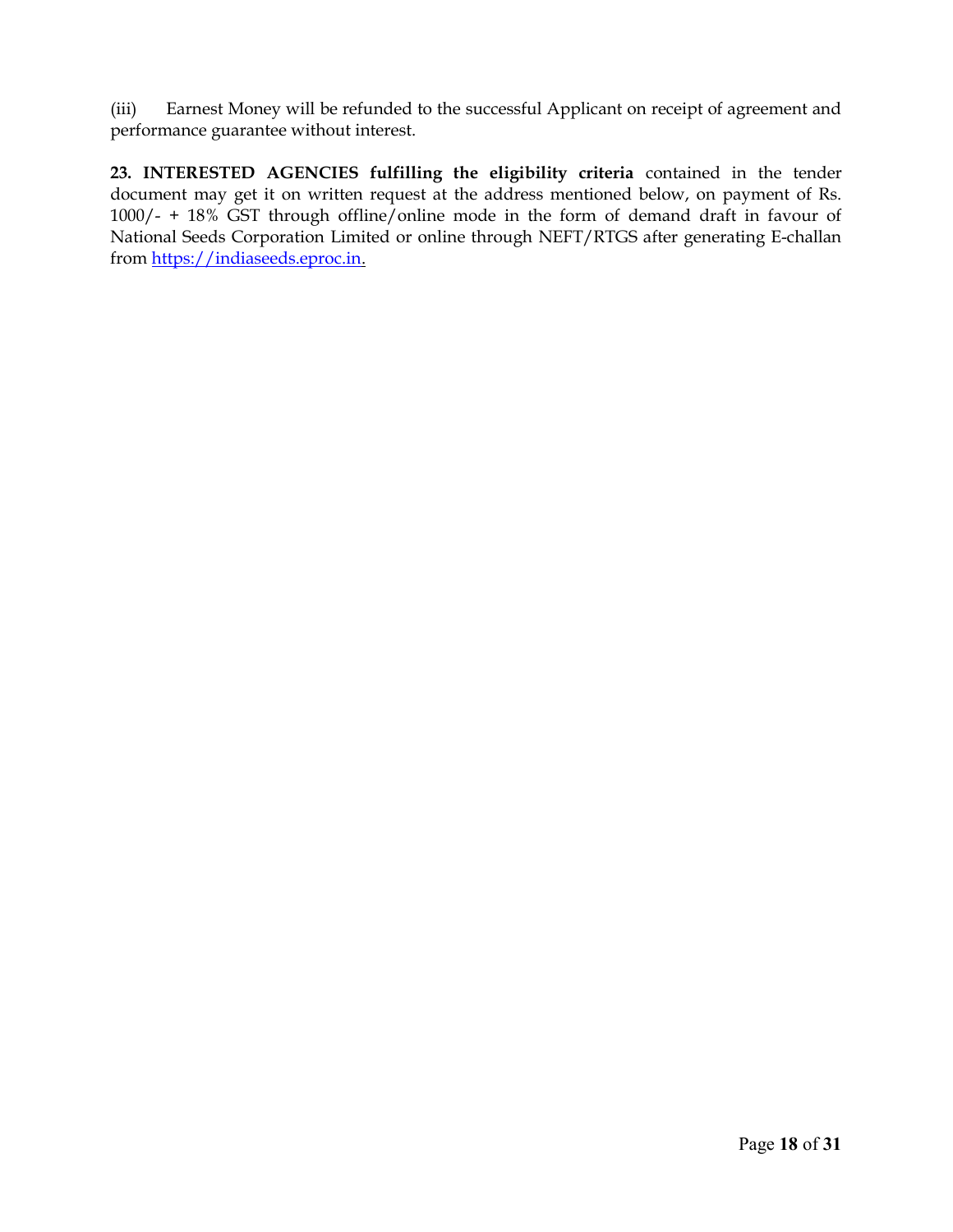#### \*\*\*\*\*\*\*\*\*\*\*\*\*\*\*

#### Annexure-I

#### (To be submitted in on line mode 'Technical & Commercial Bid')

To FROM

Sir,

#### The Dy. General Manager (HR), National Seeds Corporation Ltd., Beej Bhawan, Pusa Complex, New Delhi-110012

Profile of our Company is as under:

#### 1. Constitution or legal status of Bidder (Attach Copy)

| Name of | Address | Contact No. | Email | Website | Address of Delhi /NSC     | Name of        | Contact no. of |
|---------|---------|-------------|-------|---------|---------------------------|----------------|----------------|
| Agency  |         | & Fax No.   | id    |         | Office (if Head Office is | Authorized     | authorized     |
|         |         |             |       |         | outside Delhi/NCR)        | representative | corresentative |
|         |         |             |       |         |                           |                |                |

- Upload following documents in support:
	- Place of registration: \_\_\_\_\_\_\_\_\_\_\_\_\_\_\_\_
	- Principal place of business: \_\_\_\_\_\_\_\_\_\_\_\_\_\_\_\_\_\_\_\_\_\_
	- Power of attorney of signatory of Bid
	- Details of incorporation under Companies Act, 1956 (Attach Memorandum & Articles of Association, Certificate of Incorporation)

#### 2. Work performed: The bidder should have experience of at least five years of similar nature in Central Govt. Ministries/Departments/PSUs/Autonomous bodies/Statutory bodies of GOI. (Certificate for having performed the work/services satisfactorily in the said ministry/dept./organization should be attached.)

| Yea | Name of     | Work  | Val  | Perio | No. of                    |         |         |            | Total      | Total       | Remarks   |
|-----|-------------|-------|------|-------|---------------------------|---------|---------|------------|------------|-------------|-----------|
| r   | PSUs/       | Order | ue   | d of  | Person engaged during the |         |         |            | remunerati | amount      | explainin |
|     | Govt.       | No. & | (Rs. | work  | period                    |         |         |            | on paid to | received    | g reasons |
|     | Dept. $&$   | date  | in   | (in   |                           |         |         |            | persons    | for service | for delay |
|     | Contact     |       | lak  | vears |                           |         |         | engaged    | for        | and work    |           |
|     | person with |       | hs)  | 'Mon  |                           |         |         | during the | providing  | complete    |           |
|     | Mob. No.    |       |      | th)   |                           |         |         |            | period     | manpower    | d.        |
|     |             |       |      |       | Skill                     | Semi-   | un-     | Tota       |            |             |           |
|     |             |       |      |       | ed                        | skilled | skilled |            |            |             |           |
|     |             |       |      |       |                           |         |         |            |            |             |           |

Upload copies of such work Orders, proof of completion and performance certificate(s).

#### 3. The eligible firm shall have minimum turnover of Rs. 7 (seven) crores every year from placement and providing manpower services related works in last three financial years ending March, 2021.

| Financial year | Annual Turnover | Annual Profit/loss | Kemarks |
|----------------|-----------------|--------------------|---------|
|                | (Rs. in Cr.)    | (Rs. In Cr.)       |         |
|                |                 |                    |         |

 Upload copies Annual turnover of last three financial years from recruiting & testing services (audited financial statement of last 3 years to be enclosed). Company's CA certificate in segment turnover is not disclosed in the financial statements.

4. Bank Details:

| Bank Name | Account No. | $\mathbf{r}$<br>upe of Account | Code |
|-----------|-------------|--------------------------------|------|
|           |             |                                |      |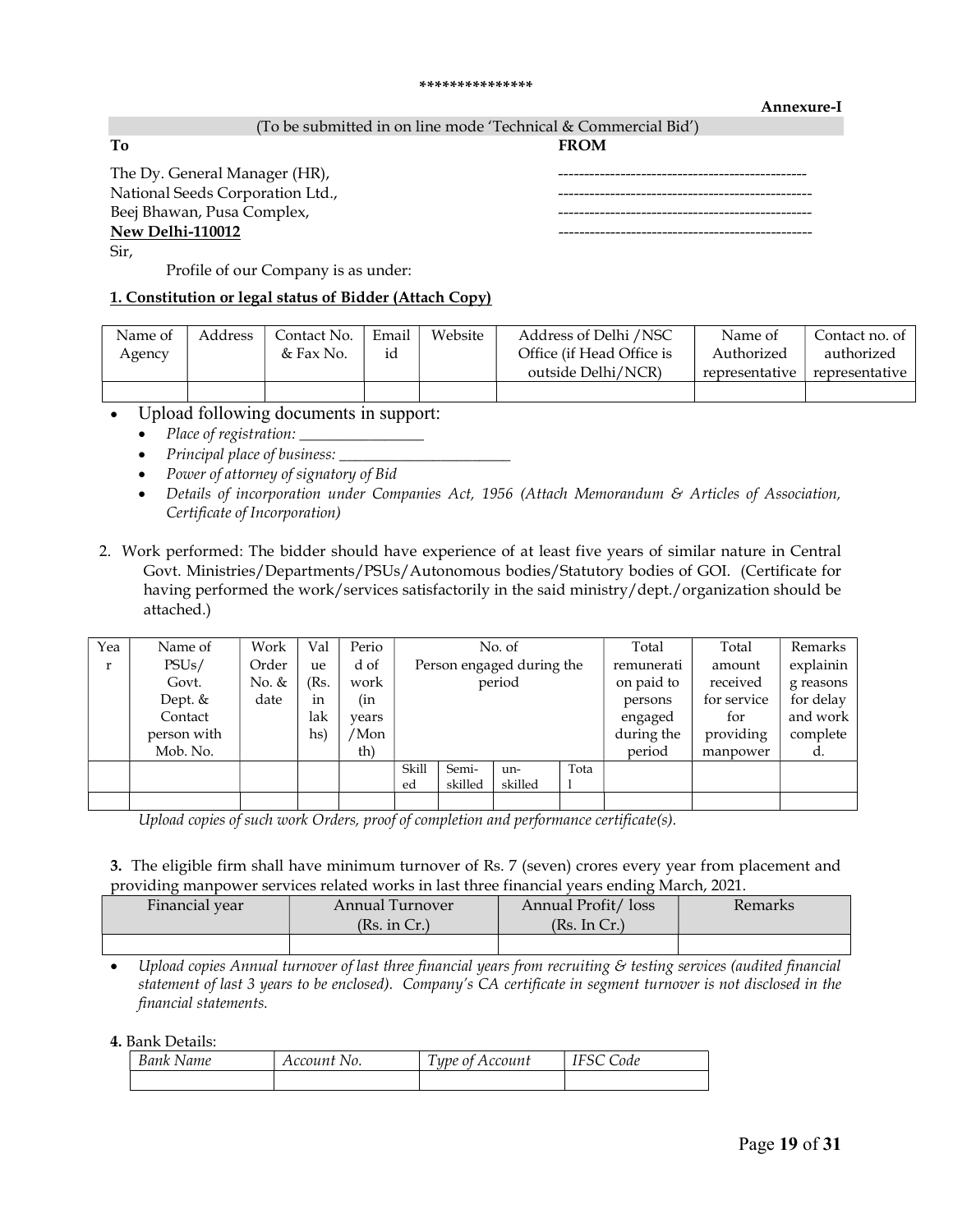#### 5. GST Registration No.:

GST No.

Upload copies of supporting documents.

#### 6. Income tax Details:-

| PAN No | Returns for Last Three Years ending FY 2020-21 |              |  |  |
|--------|------------------------------------------------|--------------|--|--|
|        | Year                                           | $\angle$ ODV |  |  |
|        |                                                |              |  |  |

Upload copies of supporting documents.

7. MSME registration details (NSIC registered unit) along with a valid copy of NSIC Registration Certificate (up-Load) :

| Registration | Category of Firm | Validity | Registered | Quantitative | Monetary |
|--------------|------------------|----------|------------|--------------|----------|
| No.          | General/SC/ST    | Period   | Item/Items | Capacity     | Limit    |
|              |                  |          |            |              |          |

Upload copies of supporting documents.

- 8. Copy the License issued by Labour Department for providing manpower under Shops & Establishment Act.
- Upload copies of supporting documents.
- 9. Copy of the License issued under PSAR Act from Home Ministry for providing Security Guards.
- Upload copies of supporting documents.
- 10. Department/Institution/Public Enterprises/Undertaking and no arbitration/court case is lying pending with this office as on date as per Performa attached as Appendix-I - (Upload)
- 11. Affidavit no circumstances exceeded lowest price of identical solution to Govt. / Semi Govt. Organizations. Performa attached as Appendix-II - (Upload)
- 12. The agency has not been debarred/banned/blacklisted by any Govt. department /PSUs for proving manpower work in last 5 years. Performa attached as Appendix-III - (Upload)
- 13. Compliance of statutory Requirement i.e. PF & ESI Performa attached as Appendix-IV (Upload)
- 14. Undertaking of having Branch Office in Delhi/NCR. Performa attached as Appendix-V (Upload)
- 15. Undertaking for liability regarding Govt. dues as well as any human loss/injury during the course of work. Performa attached as Appendix-VI - (Upload)
- 16. Undertaking for responsibility under any statutory enactment in respect of all outsources manpower. Performa attached as Appendix-VII - (Upload)
- 17. Authorization for Signing Bid (With Valid Letterhead) (Upload)

I hereby certify that all the information mentioned above are true and in case any information is found to be incorrect, my bid may be treated as rejected by NSC management.

Thanking you,

#### Stamp of the Company

| Place: - |                                                                        |
|----------|------------------------------------------------------------------------|
| Date:-   |                                                                        |
|          | Delhi/NCR Address (for outside agency)-------------------------------- |
|          |                                                                        |
|          | Phone No.:                                                             |
|          | Mb. No. $:-$                                                           |
|          |                                                                        |
|          | $\mathbf{B}$ and $\mathbf{A}$                                          |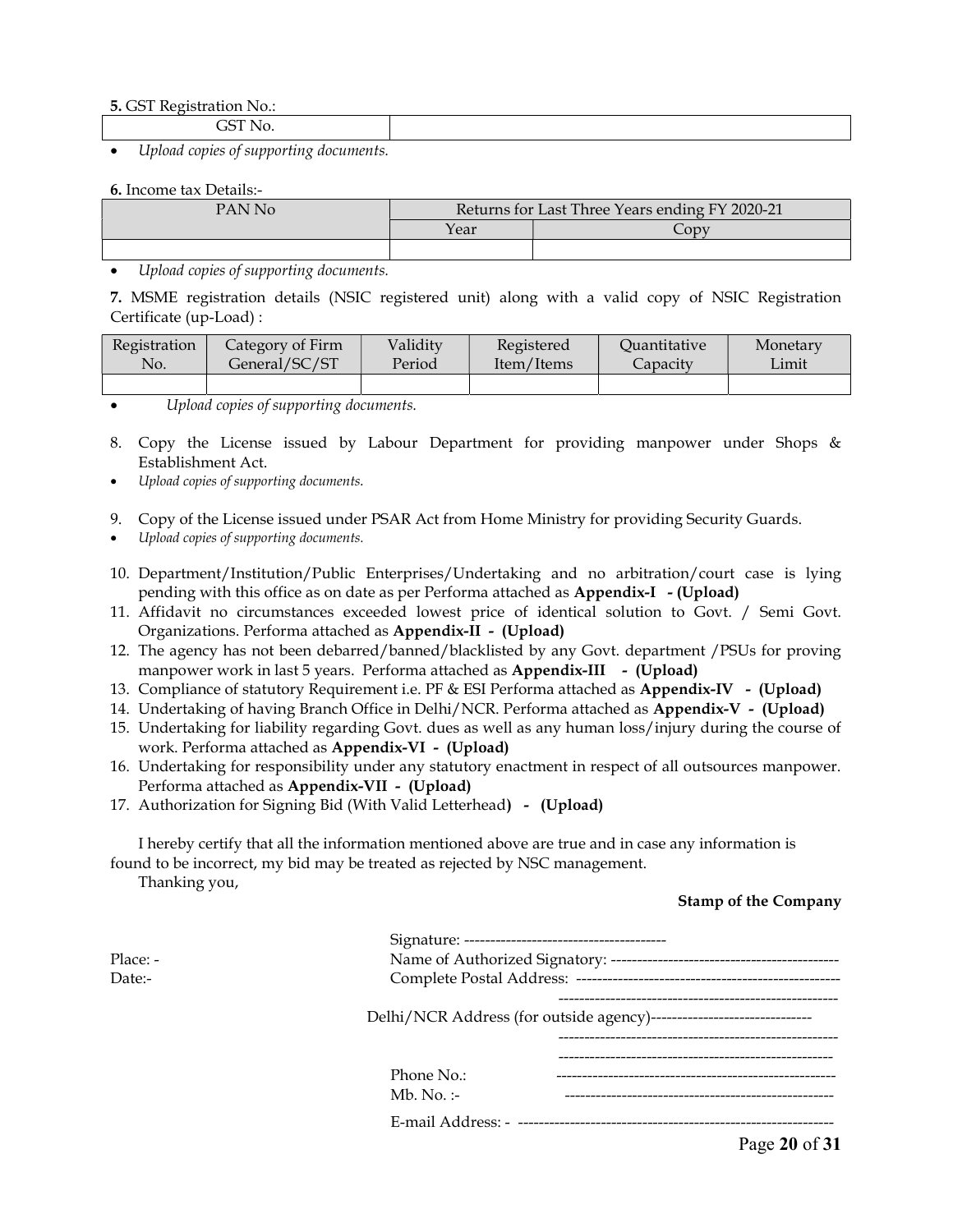#### FORMAT FOR SUBMITTING FINANCIAL BID BY THE AGENCIES.

(To be submitted on letter head of firm/agency under signatures of the authorized signatory)

Dy. GM (HR), National Seeds Corporation Ltd. Beej Bhawan, Pusa Complex, New Delhi –110012.

#### SUBJECT: TENDER FROM EXPERIENCED MANPOWER PROVIDING AGENCY/SERVICE PROVIDING AGENCY FOR PROVIDING SKILLED, SEMI SKILLED AND UN-SKILLED PERSON ON OUTSOURCE BASIS

I/We hereby submit our financial offer for the captioned Subject, "If the work is awarded to us:

|                |                                                                                                                                                                                     |                                                                                                         |                                                            | <b>EPF</b>                                                    |                                                      | <b>ESI</b>                                          |                                                        | Price-<br>Amount                                                                                                                                      |                               |                                                                |
|----------------|-------------------------------------------------------------------------------------------------------------------------------------------------------------------------------------|---------------------------------------------------------------------------------------------------------|------------------------------------------------------------|---------------------------------------------------------------|------------------------------------------------------|-----------------------------------------------------|--------------------------------------------------------|-------------------------------------------------------------------------------------------------------------------------------------------------------|-------------------------------|----------------------------------------------------------------|
| SI.<br>No.     | Category of<br>Manpower                                                                                                                                                             | Fix<br>Remunerat<br>ion Per<br>Month<br>(subject to<br>change if<br>Minimum<br><b>Wages</b><br>changes) | Employer<br>Share @<br>$13\%$ of Rs.<br>15000/-<br>Ceiling | Employee<br><b>Share</b><br>@12% of<br>Rs. 15000/-<br>Ceiling | Employer<br>Share @<br>3.25% of<br><b>Net Salary</b> | Employee<br>Share<br>@0.75% of<br><b>Net Salary</b> | <b>Total cost</b><br>against each<br>person<br>engaged | of<br>monthly<br><b>Service</b><br>Charges<br>in rupees<br>against<br>each<br>person to<br>be<br>engaged<br>in each<br>category<br>(excluding<br>GST) | <b>GST</b><br>on<br>Pric<br>e | Tota<br>1<br>(Pric<br>$e +$<br>$\mathbf{GST}$<br>$\mathcal{L}$ |
|                |                                                                                                                                                                                     |                                                                                                         |                                                            |                                                               | I. Category- Graduate Skilled Staff                  |                                                     |                                                        |                                                                                                                                                       |                               |                                                                |
| $\mathbf{1}$   | Person<br>to<br>perform<br>function<br>of<br>(Stenographer/<br>Entry<br>Data<br>Operator/Cler<br>k/Computer<br>Operator and<br>Office<br>Assistant)<br>at<br>NSC and DAC,<br>MOA&FW | ₹ 21,184.00                                                                                             | ₹1,950.00                                                  | ₹1,800.00                                                     | $\Box$ 688.48                                        | $\square$ 158.88                                    | $\Box$ 23,822.48                                       |                                                                                                                                                       |                               |                                                                |
| $\overline{2}$ | Clerk,<br>Stenographer,<br>Data<br>Entry<br>Operator,<br>Office<br>Assistant<br>&<br>Computer<br>Operator<br>at<br><b>NFSM</b><br>&<br><b>NMOOP</b><br>of<br>MoA&FW                 | ₹ 25,000.00                                                                                             | ₹1,950.00                                                  | ₹1,800.00                                                     | ₹812.50                                              | ₹187.50                                             | ₹ 27,762.50                                            |                                                                                                                                                       |                               |                                                                |
| 3              | Accountant<br>at<br><b>NFSM</b><br>of<br>MoA&FW                                                                                                                                     | ₹ 30,000.00                                                                                             | ₹1,950.00                                                  | ₹1,800.00                                                     | ₹975.00                                              | ₹ 225.00                                            | ₹ 32,925.00                                            |                                                                                                                                                       |                               |                                                                |
| $\overline{4}$ | Clerk,<br>Stenographer,<br>Data<br>Entry<br>Operator,                                                                                                                               | ₹ 20,976.00                                                                                             | ₹1,950.00                                                  | ₹1,800.00                                                     | ₹ 681.72                                             | ₹157.32                                             | ₹ 23,607.72                                            |                                                                                                                                                       |                               |                                                                |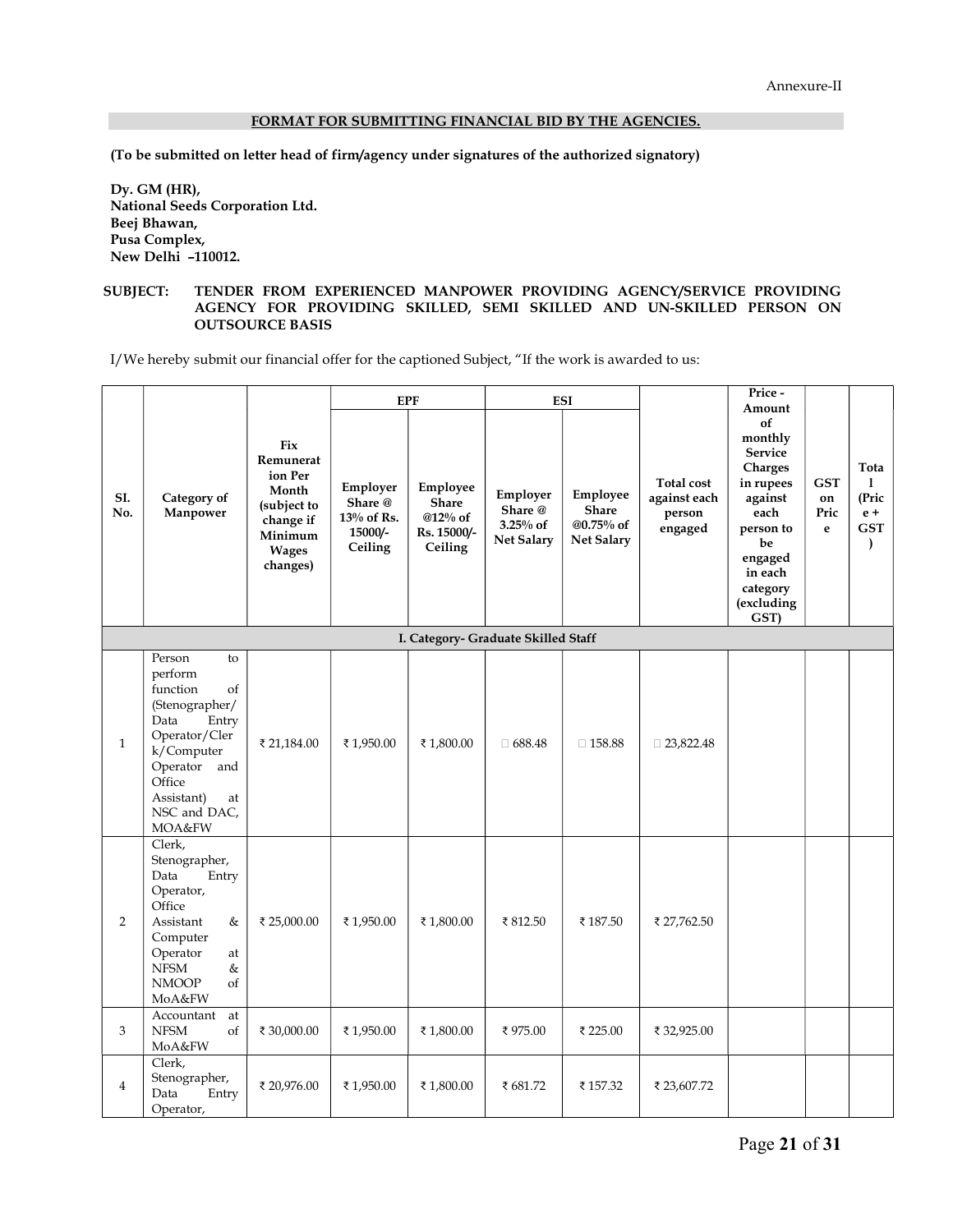|                | Office<br>Assistant<br>at<br><b>RKVY</b><br>of<br>MoA&FW                                                                               |             |           |            |                             |               |                  |  |  |  |  |  |
|----------------|----------------------------------------------------------------------------------------------------------------------------------------|-------------|-----------|------------|-----------------------------|---------------|------------------|--|--|--|--|--|
| 5              | Clerk,<br>Stenographer,<br>Data<br>Entry<br>Operator,<br>Office<br>Assistant<br>at<br><b>PKVY</b><br>of<br>MoA&FW                      | ₹ 20,430.00 | ₹1,950.00 | ₹ 1,800.00 | ₹ 663.98                    | ₹153.23       | ₹ 23,043.98      |  |  |  |  |  |
| 6              | Clerk,<br>Stenographer,<br>Data<br>Entry<br>Operator,<br>Office<br>Assistant<br>at<br><b>SHCS</b><br>of<br>MoA&FW                      | ₹ 20,976.00 | ₹1,950.00 | ₹1,800.00  | ₹ 681.72                    | ₹157.32       | ₹ 23,607.72      |  |  |  |  |  |
|                |                                                                                                                                        |             |           |            | II. Category- Skilled Staff |               |                  |  |  |  |  |  |
| $\mathbf{1}$   | Driver<br>$\&$<br>Security Guard<br>(without arms)<br>at NSC<br>&<br>MoA&FW                                                            | ₹19,473.00  | ₹1,950.00 | ₹1,800.00  | $\Box$ 632.87               | $\Box$ 146.05 | $\Box$ 22,055.87 |  |  |  |  |  |
|                | III. Category- Semi - Skilled Staff                                                                                                    |             |           |            |                             |               |                  |  |  |  |  |  |
| $\mathbf{1}$   | Multi Purpose<br>Assistant<br>(Dairy<br>Dispatcher,<br>Office<br>Attendant,<br>MTS Office boy<br>etc.) at NSC                          | ₹17,693.00  | ₹1,950.00 | ₹1,800.00  | $\Box$ 575.02               | $\Box$ 132.70 | $\Box$ 20,218.02 |  |  |  |  |  |
| $\overline{2}$ | Multi Purpose<br>Assistant<br>(Dairy<br>Dispatcher,<br>Office<br>Attendant,<br>MTS Office boy<br>etc.) at NFSM<br>& NMOOP of<br>MoA&FW | ₹ 21,000.00 | ₹1,950.00 | ₹1,800.00  | ₹ 682.50                    | ₹ 157.50      | ₹ 23,632.50      |  |  |  |  |  |
| 3              | Multi Purpose<br>Assistant<br>(Dairy<br>Dispatcher,<br>Office<br>Attendant,<br>MTS Office boy<br>etc.) at RKVY<br>MoA&FW               | ₹19,291.00  | ₹1,950.00 | ₹ 1,800.00 | ₹ 626.96                    | ₹144.68       | ₹ 21,867.96      |  |  |  |  |  |
| $\overline{4}$ | Multi<br>Purpose<br>Assistant (Dairy<br>Dispatcher,<br>Office Attendant,<br>MTS Office boy<br>etc.) at PKVY<br>MoA&FW                  | ₹17,069.00  | ₹1,950.00 | ₹ 1,800.00 | ₹ 554.74                    | ₹128.02       | ₹19,573.74       |  |  |  |  |  |
| 5              | Multi Purpose<br>Assistant<br>(Dairy<br>Dispatcher,<br>Office                                                                          | ₹17,537.00  | ₹1,950.00 | ₹ 1,800.00 | ₹569.95                     | ₹131.53       | ₹ 20,056.95      |  |  |  |  |  |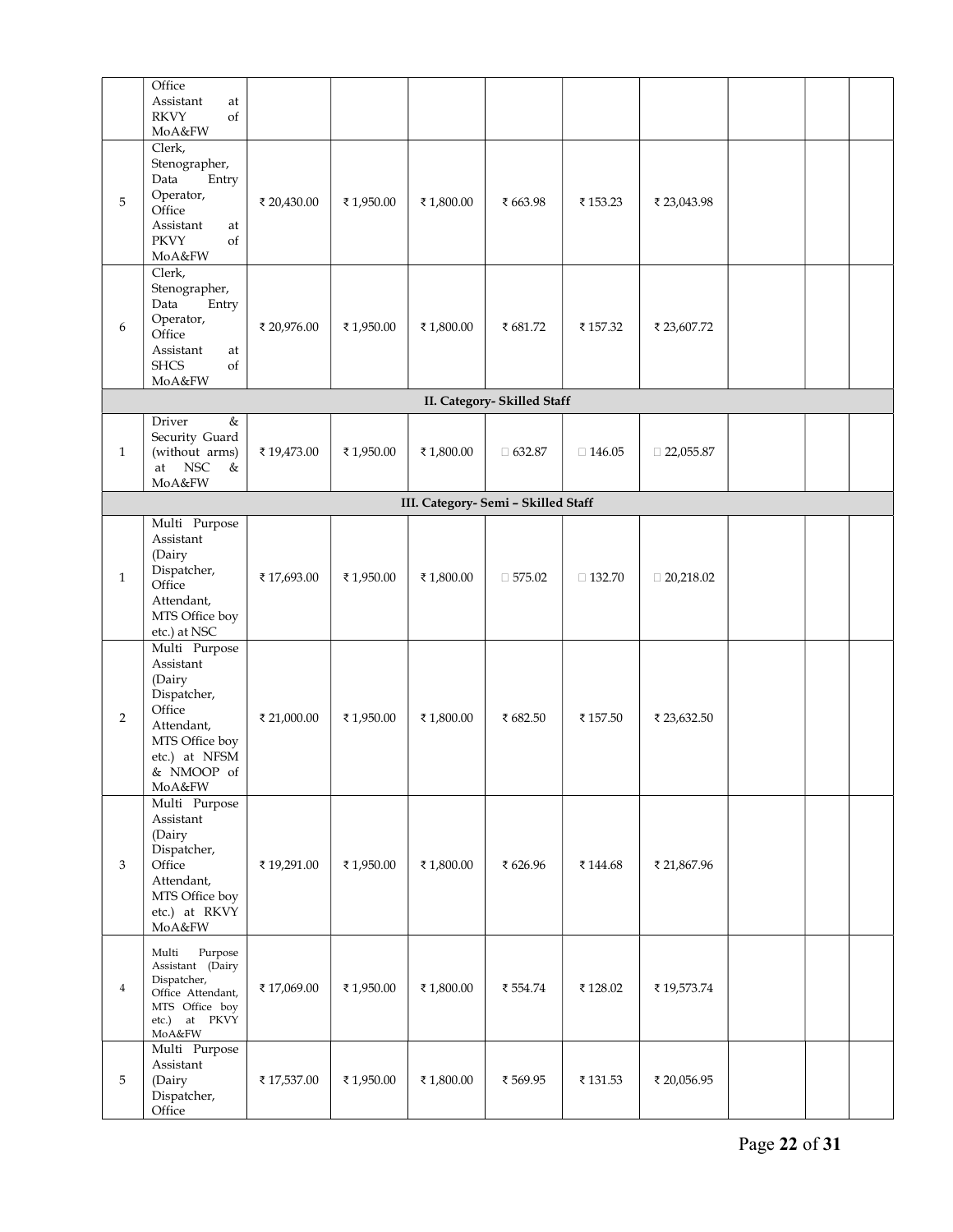| Attendant,<br>MTS Office boy<br>etc.) at SHCS<br>MoA&FW |            |           |           |               |               |           |  |  |  |  |
|---------------------------------------------------------|------------|-----------|-----------|---------------|---------------|-----------|--|--|--|--|
| IV. Category- Un- Skilled                               |            |           |           |               |               |           |  |  |  |  |
| Labour                                                  | ₹16,064.00 | ₹1,950.00 | ₹1,800.00 | $\Box 522.08$ | $\Box 120.48$ | 18,536.08 |  |  |  |  |

(Person employed for NSC will be paid Minimum Wages at prevailing rates at the time of award of the contract and others as decided by the Concerned department)

Note: - Firm/Agency should quote amount for providing every one person in above the categories separately on monthly basis. Lowest bidder in all category with service charges will be taken for consideration to deciding and no partial work order will be awarded for sub part of category. As far as possible single work order will be awarded for all categories. But in a unavoidable situation if no single bidder quoted lowest in all category, then only the split of work will be decided by competent Authority.

#### FINANCIAL EVALUATION FOR AWARD OF TENDER WILL BE BASED ON THE TOTAL BID BY THE PARTIES IN ALL 04 CATEGORIES TOGETHER, IT IS THEREFORE, THE BIDDER/AGENCY SHOULD BID FOR ALL 04 CATEGORIES MANDATORILY.

The offer will be valid for 30 days from the last date of submission of this bid.

The offer is made after taking into consideration and understanding all the terms and conditions stated in the Tender documents and agreeing to the same.

Place: Signature of Authorized Signatory: Date: Name and Seal of the bidder: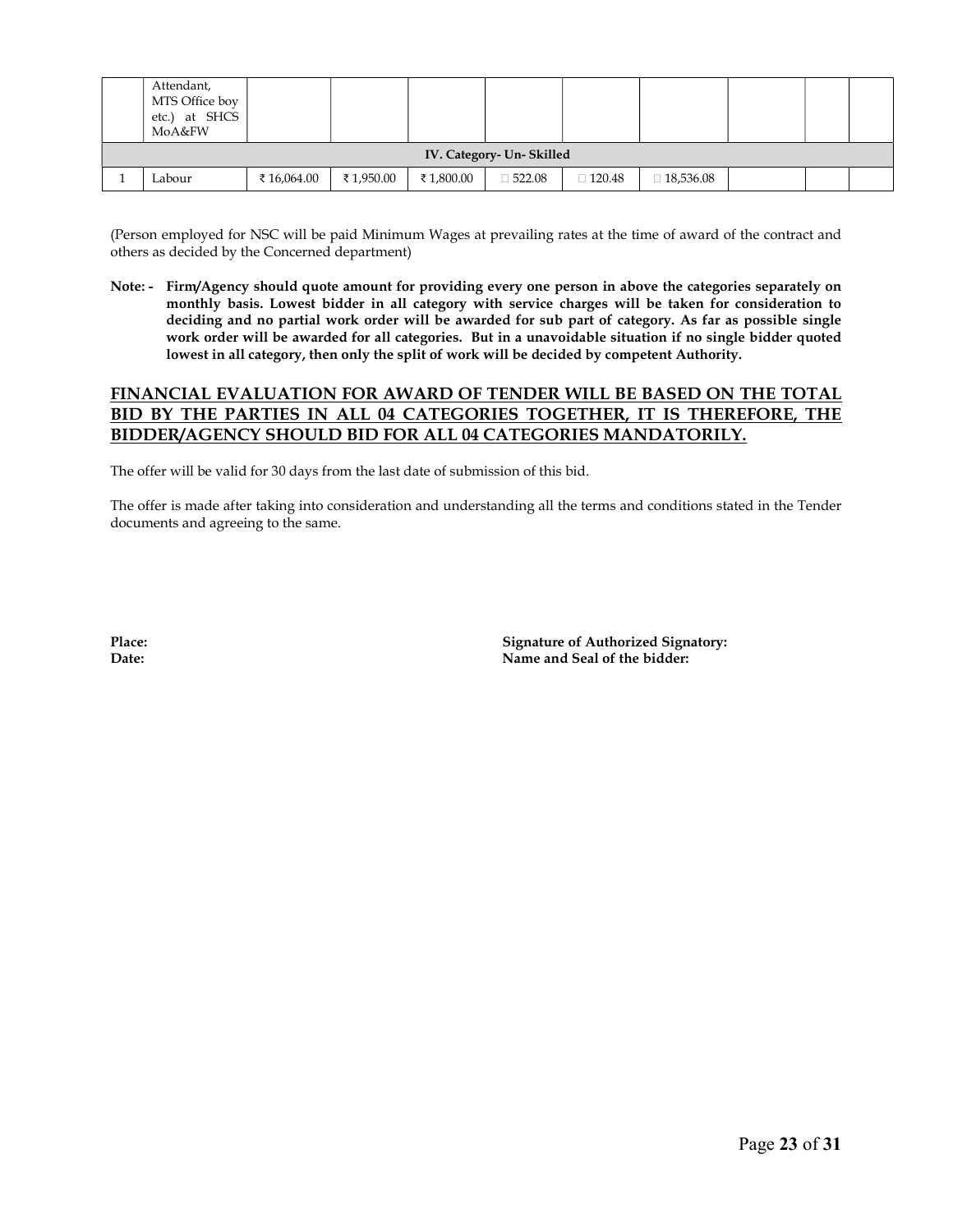|  | Minimum Qualification & Experience required for following 4 categories of Outsourced staff |
|--|--------------------------------------------------------------------------------------------|
|  |                                                                                            |

| ${\bf SL}$     | <b>Category of Staff</b>                                                                                                                                                                                                                                                                                                                                                                                                                  | Minimum                                                                                                                                                                            | Minimum                                                                        | Net Salary in hand per month                                                                                                                                                                                                                                                                                                                                                                                                                    |
|----------------|-------------------------------------------------------------------------------------------------------------------------------------------------------------------------------------------------------------------------------------------------------------------------------------------------------------------------------------------------------------------------------------------------------------------------------------------|------------------------------------------------------------------------------------------------------------------------------------------------------------------------------------|--------------------------------------------------------------------------------|-------------------------------------------------------------------------------------------------------------------------------------------------------------------------------------------------------------------------------------------------------------------------------------------------------------------------------------------------------------------------------------------------------------------------------------------------|
| No.            |                                                                                                                                                                                                                                                                                                                                                                                                                                           | Qualification                                                                                                                                                                      | <b>Experience</b>                                                              |                                                                                                                                                                                                                                                                                                                                                                                                                                                 |
|                | I. Category- Graduate Skilled Staff                                                                                                                                                                                                                                                                                                                                                                                                       |                                                                                                                                                                                    |                                                                                |                                                                                                                                                                                                                                                                                                                                                                                                                                                 |
| 1.             | Clerk, Stenographer, Data Entry<br>Operator,<br>Office<br>Assistant<br>&<br>Computer Operator at NSC<br>Clerk, Stenographer, Data Entry<br>Operator,<br>Office<br>Assistant<br>&<br>Computer Operator at NFSM<br>$\&$<br>PKVY,<br><b>NMOOP</b><br><b>SHCS</b><br>of<br>MoA&FW<br>Accountant at NFSM of MoA&FW<br>Stenographer, Data Entry<br>Clerk,<br>Operator, Office Assistant at RKVY<br>of MoA&FW<br>Clerk, Stenographer, Data Entry | Graduate with six<br>month<br>computer<br>course.<br>For Stenographer: In<br>addition<br>to<br>the<br>above,<br>01<br>year<br>certificate<br>οf<br>stenography<br>is<br>essential. | Minimum<br>1(one)<br>year<br>experience<br>in<br>relevant<br>field<br>of work. | Rs. 19225/- (EPF contribution Rs. 1800<br>& ESI contribution Rs. 159) Total =<br>Rs. 21184/- inclusive PF $&$ ESI.<br>Rs. 23200/-(EPF contribution Rs. 1800)<br>Total = $Rs. 25000/-$ inclusive PF.<br>Rs. 28200/-(EPF contribution Rs. 1800)<br>Total = $Rs. 30000/-$ inclusive EPF.<br>Rs.19019/- (EPF contribution Rs. 1800<br>& ESI contribution Rs. 157) Total =<br>Rs. 20976 inclusive PF & ESI.<br>Rs.18477/- (EPF contribution Rs. 1800 |
|                | Operator, Office Assistant at PKVY<br>of MoA&FW<br>Clerk, Stenographer, Data Entry<br>Operator, Office Assistant at SHCS                                                                                                                                                                                                                                                                                                                  |                                                                                                                                                                                    |                                                                                | & ESI contribution Rs. 153) Total =<br>Rs. 20430 inclusive PF $&$ ESI.<br>Rs.19019/- (EPF contribution Rs. 1800<br>& ESI contribution Rs. 157) Total =                                                                                                                                                                                                                                                                                          |
|                | of MoA&FW                                                                                                                                                                                                                                                                                                                                                                                                                                 |                                                                                                                                                                                    |                                                                                | Rs. 20976 inclusive PF $&$ ESI.                                                                                                                                                                                                                                                                                                                                                                                                                 |
|                | <b>II. Category- Skilled Staff</b>                                                                                                                                                                                                                                                                                                                                                                                                        |                                                                                                                                                                                    |                                                                                |                                                                                                                                                                                                                                                                                                                                                                                                                                                 |
| 1.             | Driver at NSC & MoA&FW<br><b>Security Guard</b><br>(without arms)                                                                                                                                                                                                                                                                                                                                                                         | with<br>Matriculate<br>Valid<br>Driving<br>License<br>Matriculate                                                                                                                  | Minimum<br>2<br>(two)<br>years<br>experience<br>Ex<br>serviceman               | Rs.17527/-(EPF contribution Rs. 1800<br>& ESI contribution Rs. 146) Total =<br>Rs. 19473/- inclusive PF $&ESI.$                                                                                                                                                                                                                                                                                                                                 |
|                | III. Category- Semi - Skilled Staff                                                                                                                                                                                                                                                                                                                                                                                                       |                                                                                                                                                                                    |                                                                                |                                                                                                                                                                                                                                                                                                                                                                                                                                                 |
|                | Multi Purpose Assistant                                                                                                                                                                                                                                                                                                                                                                                                                   |                                                                                                                                                                                    |                                                                                | Rs.15760/- (EPF contribution Rs. 1800                                                                                                                                                                                                                                                                                                                                                                                                           |
| 1.<br>2.       | (Dairy<br>Dispatcher, Office Attendant, MTS<br>Office boy etc.) at NSC<br>Multi Purpose Assistant (Dairy<br>Dispatcher, Office Attendant, MTS<br>Office boy etc.) at NFSM & NMOOP<br>of MoA&FW                                                                                                                                                                                                                                            |                                                                                                                                                                                    |                                                                                | & ESI contribution Rs. 133) Total =<br>Rs. 17693/- inclusive PF $&$ ESI.<br>Rs.19042/- (EPF contribution Rs. 1800<br>& ESI contribution Rs. 158) Total =<br>Rs. 21000 inclusive PF $&$ ESI.                                                                                                                                                                                                                                                     |
| 3.             | Multi Purpose Assistant<br>(Dairy<br>Dispatcher, Office Attendant, MTS<br>Office boy etc.) at RKVY MoA&FW                                                                                                                                                                                                                                                                                                                                 | Matriculate                                                                                                                                                                        | Fresher                                                                        | Rs.17346/-(EPF contribution Rs. 1800<br>& ESI contribution Rs. 145) Total =<br><b>Rs. 19291/-</b> inclusive PF & ESI.                                                                                                                                                                                                                                                                                                                           |
| 4.             | Multi Purpose Assistant (Dairy<br>Dispatcher, Office Attendant, MTS<br>Office boy etc.) at PKVY MoA&FW                                                                                                                                                                                                                                                                                                                                    |                                                                                                                                                                                    |                                                                                | Rs.15141/-(EPF contribution Rs. 1800<br>& ESI contribution Rs. 128) Total =<br>Rs. 17069/- inclusive PF $&ESI.$                                                                                                                                                                                                                                                                                                                                 |
| 5.             | Multi Purpose Assistant (Dairy<br>Dispatcher, Office Attendant, MTS<br>Office boy etc.) at SHCS MoA&FW                                                                                                                                                                                                                                                                                                                                    |                                                                                                                                                                                    |                                                                                | Rs.15605/- (EPF contribution Rs. 1800<br>& ESI contribution Rs. 132) Total =<br><b>Rs. 17537</b> inclusive PF & ESI.                                                                                                                                                                                                                                                                                                                            |
|                | IV. Category- Un- Skilled                                                                                                                                                                                                                                                                                                                                                                                                                 |                                                                                                                                                                                    |                                                                                |                                                                                                                                                                                                                                                                                                                                                                                                                                                 |
| $\overline{4}$ | Labour                                                                                                                                                                                                                                                                                                                                                                                                                                    | Physically fit<br>persons                                                                                                                                                          | Below 45 yrs.                                                                  | Rs.14144/- (EPF contribution Rs. 1800<br>& ESI contribution Rs. 120) Total =<br><b>Rs. 16064/-</b> inclusive PF & ESI.                                                                                                                                                                                                                                                                                                                          |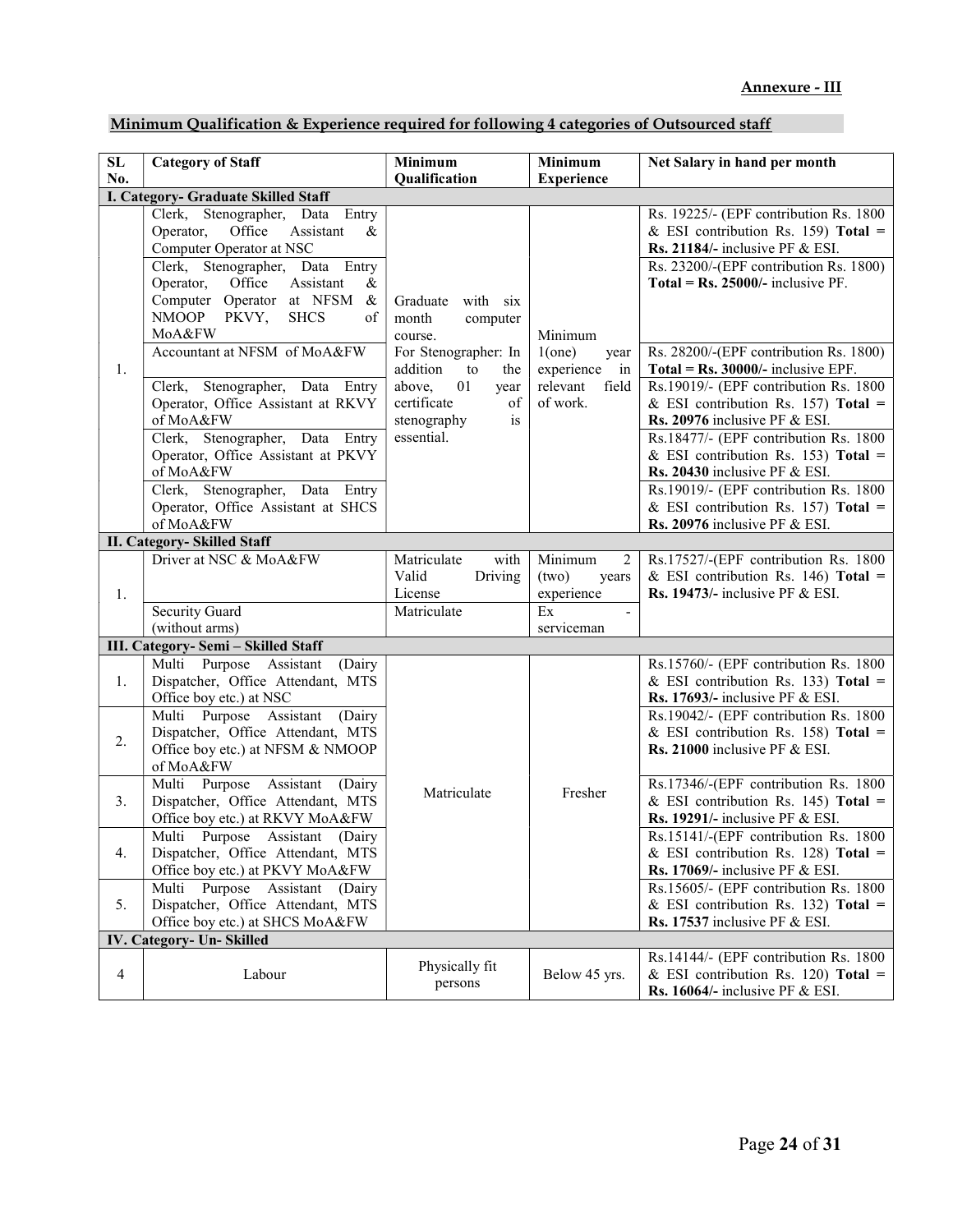#### Appendix-I

#### AFFIDAVIT CERTIFICATE

I/We\_\_\_\_\_\_\_\_\_\_\_\_\_\_\_\_\_\_\_\_\_\_\_\_\_\_\_\_\_\_\_\_\_\_\_\_\_\_\_\_\_\_ (Name, Designation and Address) hereby declare that my/our firm/Company has no arbitration case pending with National Seeds Corporation Ltd.

Signature of Authorized signatory -----------------

Name\_\_\_\_\_\_\_\_\_\_\_\_\_\_\_\_\_\_

Designation \_\_\_\_\_\_\_\_\_\_\_\_\_\_\_\_

Name of the Firm/Company \_\_\_\_\_\_\_\_\_\_\_\_\_\_

Full address \_\_\_\_\_\_\_\_\_\_\_\_\_\_\_\_\_\_

stamp\_\_\_\_\_\_\_\_\_\_\_\_\_\_\_\_\_

\_\_\_\_\_\_\_\_\_\_\_\_\_\_\_\_\_\_

Place: \_\_\_\_\_\_\_\_\_\_\_\_\_\_\_\_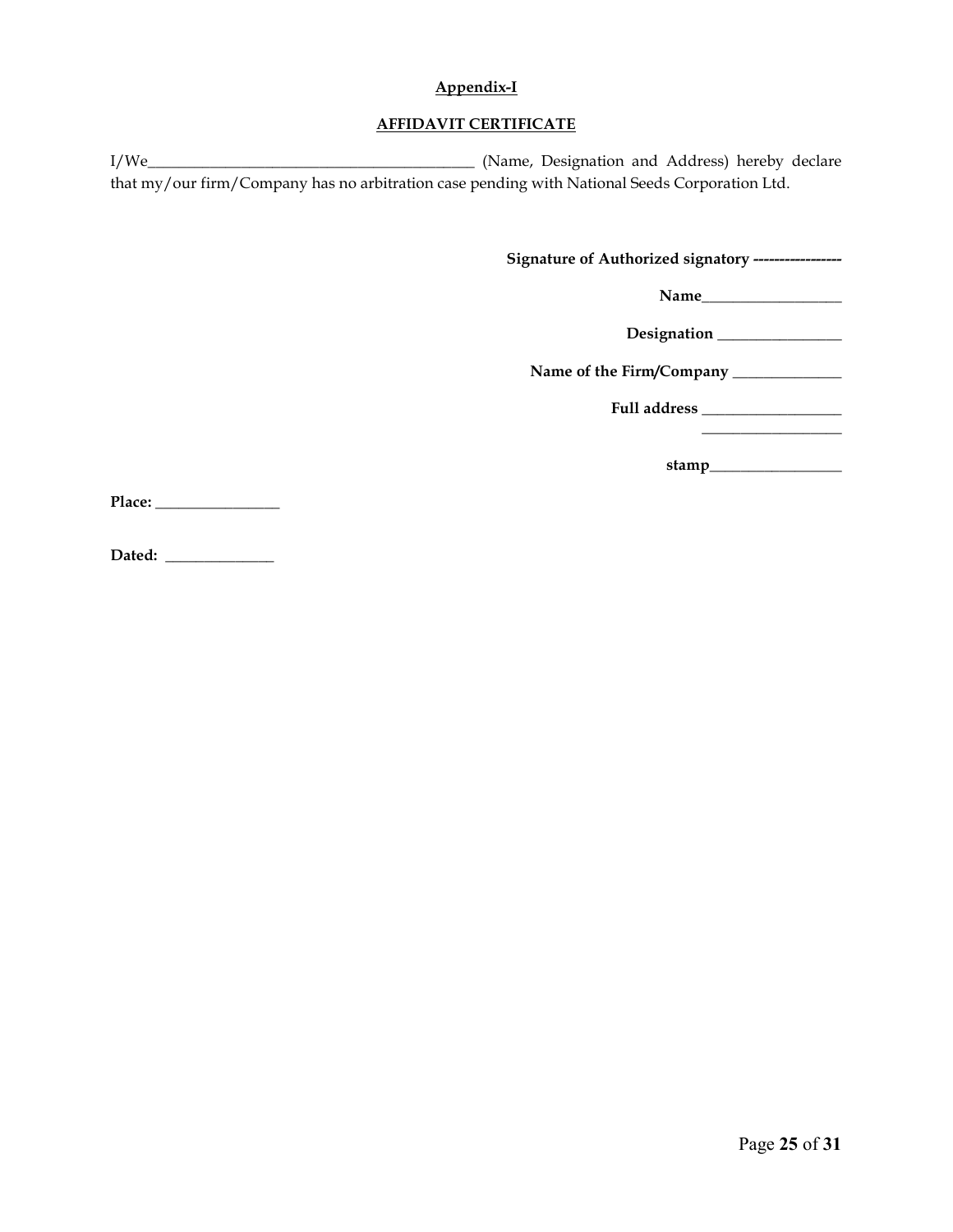#### Appendix-II

#### AFFIDAVIT CERTIFICATE

I /We\_\_\_\_\_\_\_\_\_\_\_\_\_\_\_\_\_\_\_\_\_\_\_\_\_\_\_\_\_\_\_\_\_\_\_\_\_\_\_\_\_\_ (Name, Designation and Address) hereby declaring that price charged for quoted item/items under this contract, our firm has no circumstance exceeded lowest price of identical goods given to any Govt. Deptt./PSUs/Institutions/Organizations etc during current year .

Signature of Authorized Signatory ---------------------------------------

Name\_\_\_\_\_\_\_\_\_\_\_\_\_\_\_\_\_\_

Designation \_\_\_\_\_\_\_\_\_\_\_\_\_\_\_\_

Name of the Firm/Company \_\_\_\_\_\_\_\_\_\_\_\_\_\_

Full address \_\_\_\_\_\_\_\_\_\_\_\_\_\_\_\_\_\_

Stamp\_\_\_\_\_\_\_\_\_\_\_\_\_\_\_\_\_

 $\frac{1}{2}$  ,  $\frac{1}{2}$  ,  $\frac{1}{2}$  ,  $\frac{1}{2}$  ,  $\frac{1}{2}$  ,  $\frac{1}{2}$  ,  $\frac{1}{2}$  ,  $\frac{1}{2}$  ,  $\frac{1}{2}$  ,  $\frac{1}{2}$  ,  $\frac{1}{2}$  ,  $\frac{1}{2}$  ,  $\frac{1}{2}$  ,  $\frac{1}{2}$  ,  $\frac{1}{2}$  ,  $\frac{1}{2}$  ,  $\frac{1}{2}$  ,  $\frac{1}{2}$  ,  $\frac{1$ 

Place: \_\_\_\_\_\_\_\_\_\_\_\_\_\_\_\_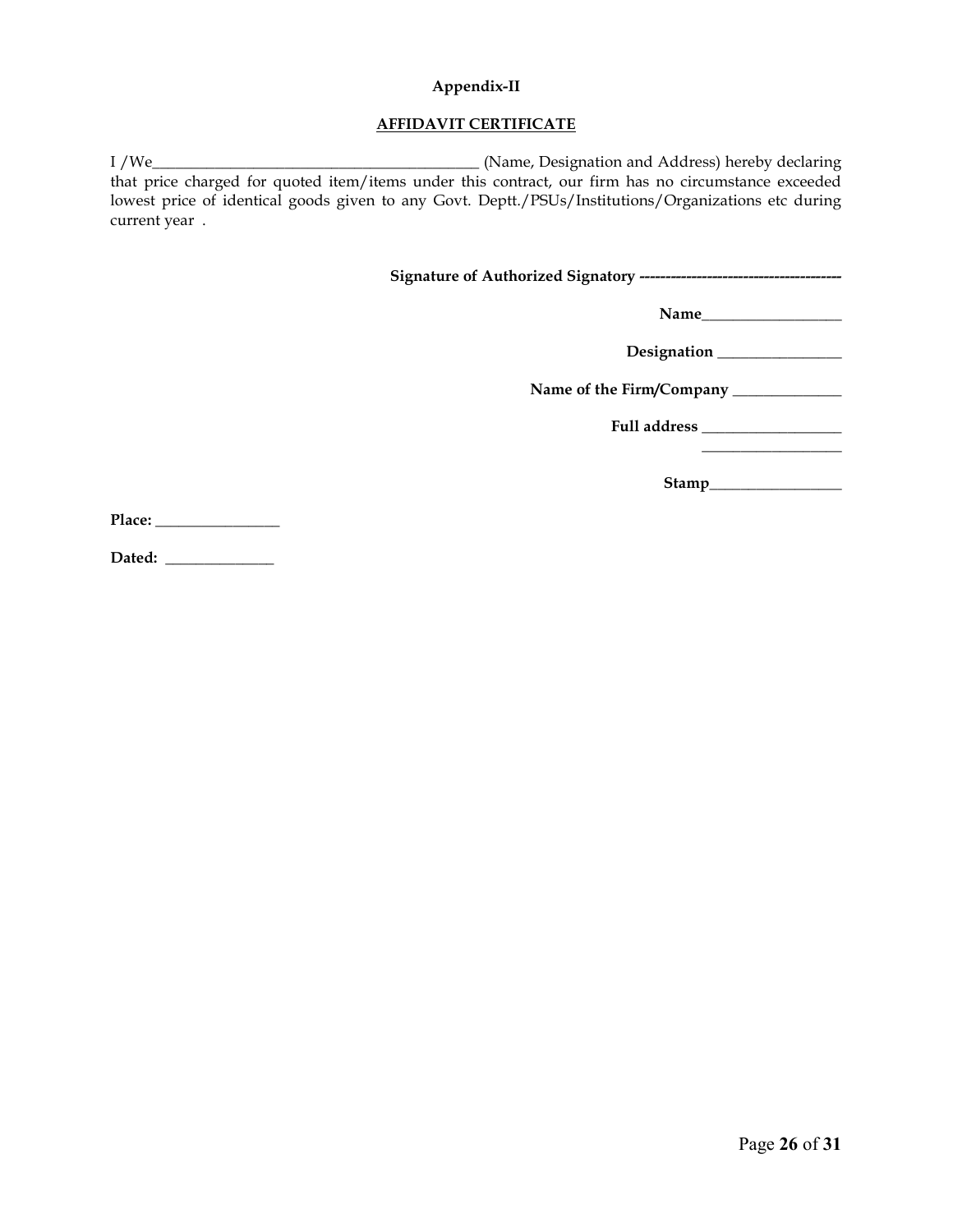#### Appendix-III

#### **DECLARATION**

We hereby declare that, we have not been banned/de-listed/black listed from providing outsource manpower by any PSU or Govt. Department during the last five years.

Signature of Authorized Signatory ---------------------------------------

Name\_\_\_\_\_\_\_\_\_\_\_\_\_\_\_\_\_\_

Designation \_\_\_\_\_\_\_\_\_\_\_\_\_\_\_\_

Name of the Firm/Company \_\_\_\_\_\_\_\_\_\_\_\_\_\_

Full address \_\_\_\_\_\_\_\_\_\_\_\_\_\_\_\_\_\_

Stamp\_\_\_\_\_\_\_\_\_\_\_\_\_\_\_\_\_

 $\_$ 

Place: \_\_\_\_\_\_\_\_\_\_\_\_\_\_\_\_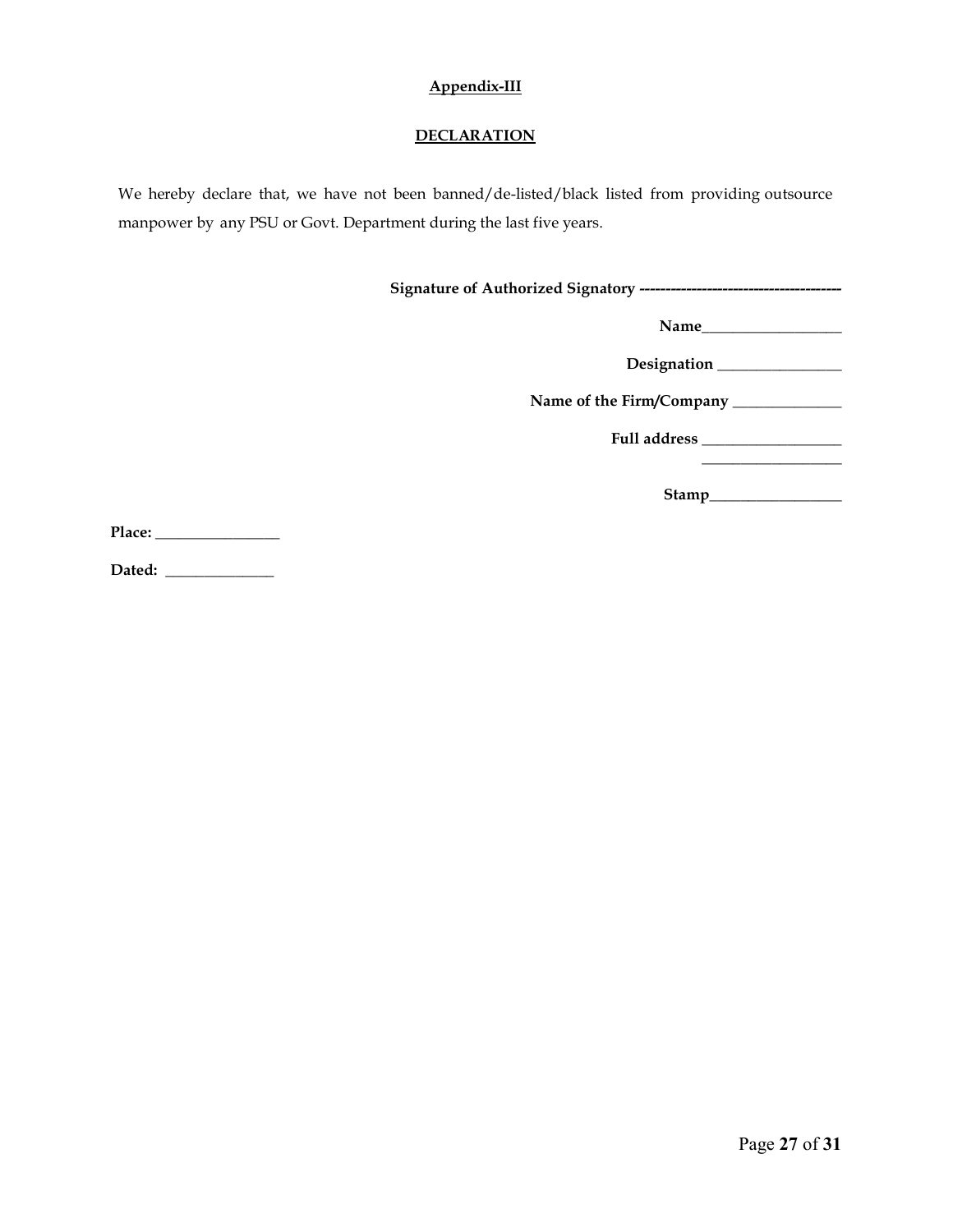# Appendix-IV

# UNDERTAKING

This is to undertake that, (Name of the Organization) has been complying with the Statutory Compliance Requirement for PF and ESI Deduction and following laid down norms of Govt. in this regards.

| Name of the Firm/Company _____________ |
|----------------------------------------|
|                                        |
| Stamp                                  |

Place: \_\_\_\_\_\_\_\_\_\_\_\_\_\_\_\_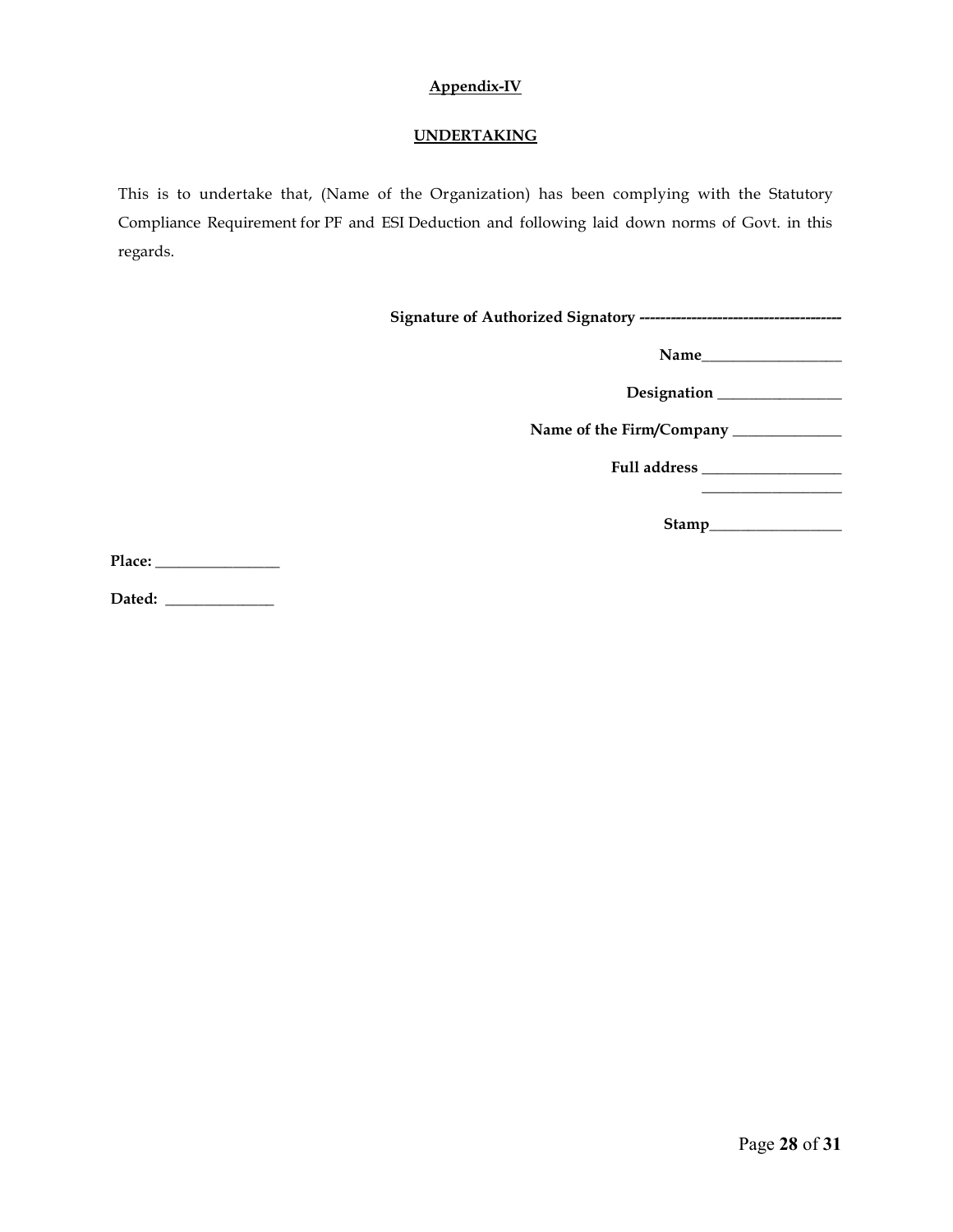# Appendix-V

#### **UNDERTAKING**

| This is to undertake that, (Name of the Organization) is having its branch office in Delhi/NCR |    |          |                   |
|------------------------------------------------------------------------------------------------|----|----------|-------------------|
| which                                                                                          | 1S | situated | at                |
| $\prime$                                                                                       |    |          |                   |
|                                                                                                |    |          |                   |
|                                                                                                |    |          |                   |
|                                                                                                |    |          | $^{\prime\prime}$ |

Signature of Authorized Signatory ---------------------------------------

Name

Designation \_\_\_\_\_\_\_\_\_\_\_\_\_\_\_\_

Name of the Firm/Company \_\_\_\_\_\_\_\_\_\_\_\_\_\_

Full address \_\_\_\_\_\_\_\_\_\_\_\_\_\_\_\_\_\_

Stamp\_\_\_\_\_\_\_\_\_\_\_\_\_\_\_\_\_

 $\frac{1}{2}$  ,  $\frac{1}{2}$  ,  $\frac{1}{2}$  ,  $\frac{1}{2}$  ,  $\frac{1}{2}$  ,  $\frac{1}{2}$  ,  $\frac{1}{2}$  ,  $\frac{1}{2}$  ,  $\frac{1}{2}$  ,  $\frac{1}{2}$  ,  $\frac{1}{2}$  ,  $\frac{1}{2}$  ,  $\frac{1}{2}$  ,  $\frac{1}{2}$  ,  $\frac{1}{2}$  ,  $\frac{1}{2}$  ,  $\frac{1}{2}$  ,  $\frac{1}{2}$  ,  $\frac{1$ 

Place: \_\_\_\_\_\_\_\_\_\_\_\_\_\_\_\_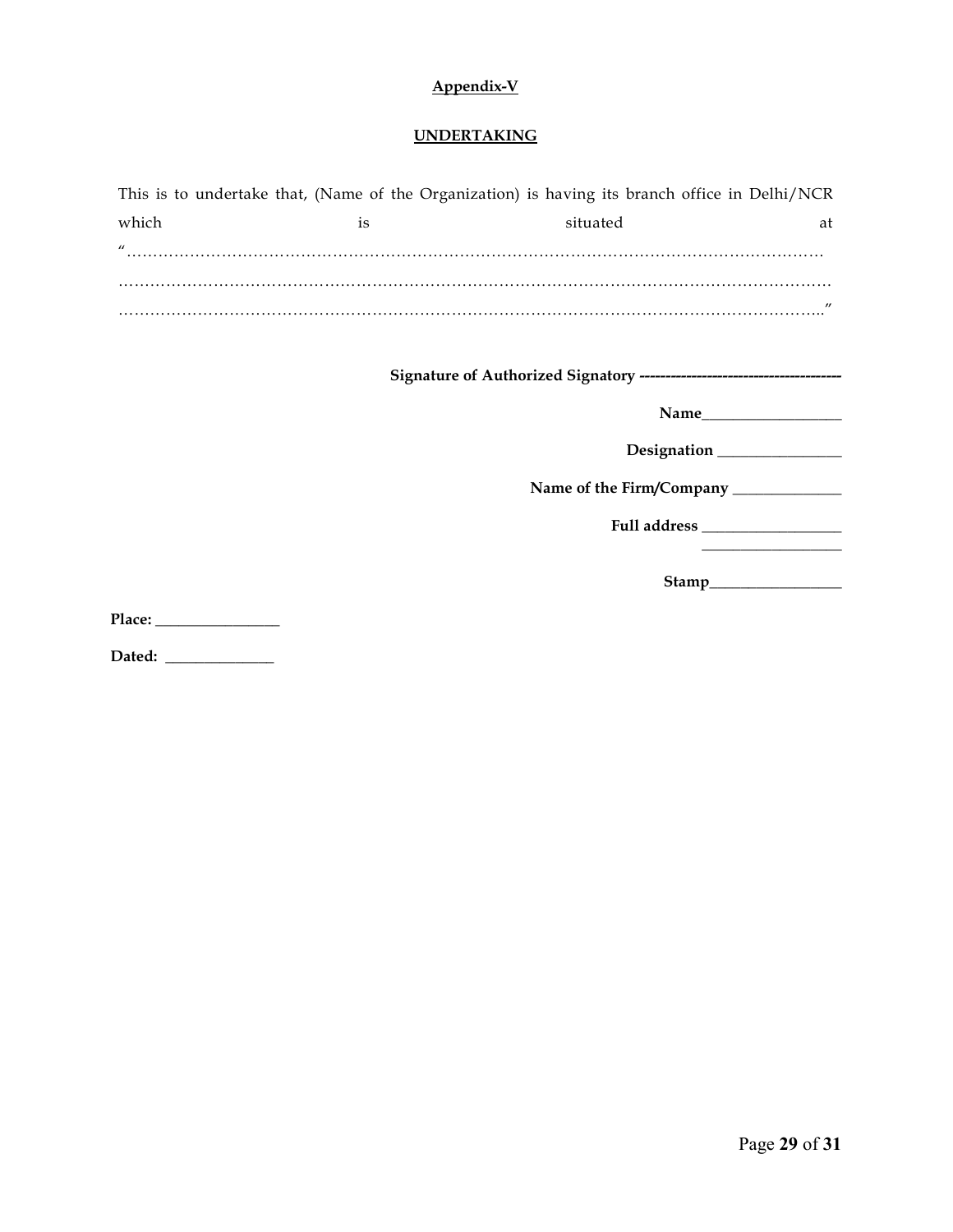#### Appendix-VI

#### UNDERTAKING

This is to undertake that, (Name of the Organization)/The Second Party/Agency will have all liability regarding Government dues as well as any human loss/injury during the course of work will be personal responsibility of the Agency. National Seeds Corporation Limited/The First Party shall not be liable, in any case. NSC will not be responsible, either directly or indirectly, to pay any compensation for bodily injury to the contract labourer/worker in case of any personal injury is caused by accident/mis-happening arising out of and in the course of any work at NSC premises.

| Name of the Firm/Company ___________ |
|--------------------------------------|
|                                      |
|                                      |
|                                      |

Place: \_\_\_\_\_\_\_\_\_\_\_\_\_\_\_\_